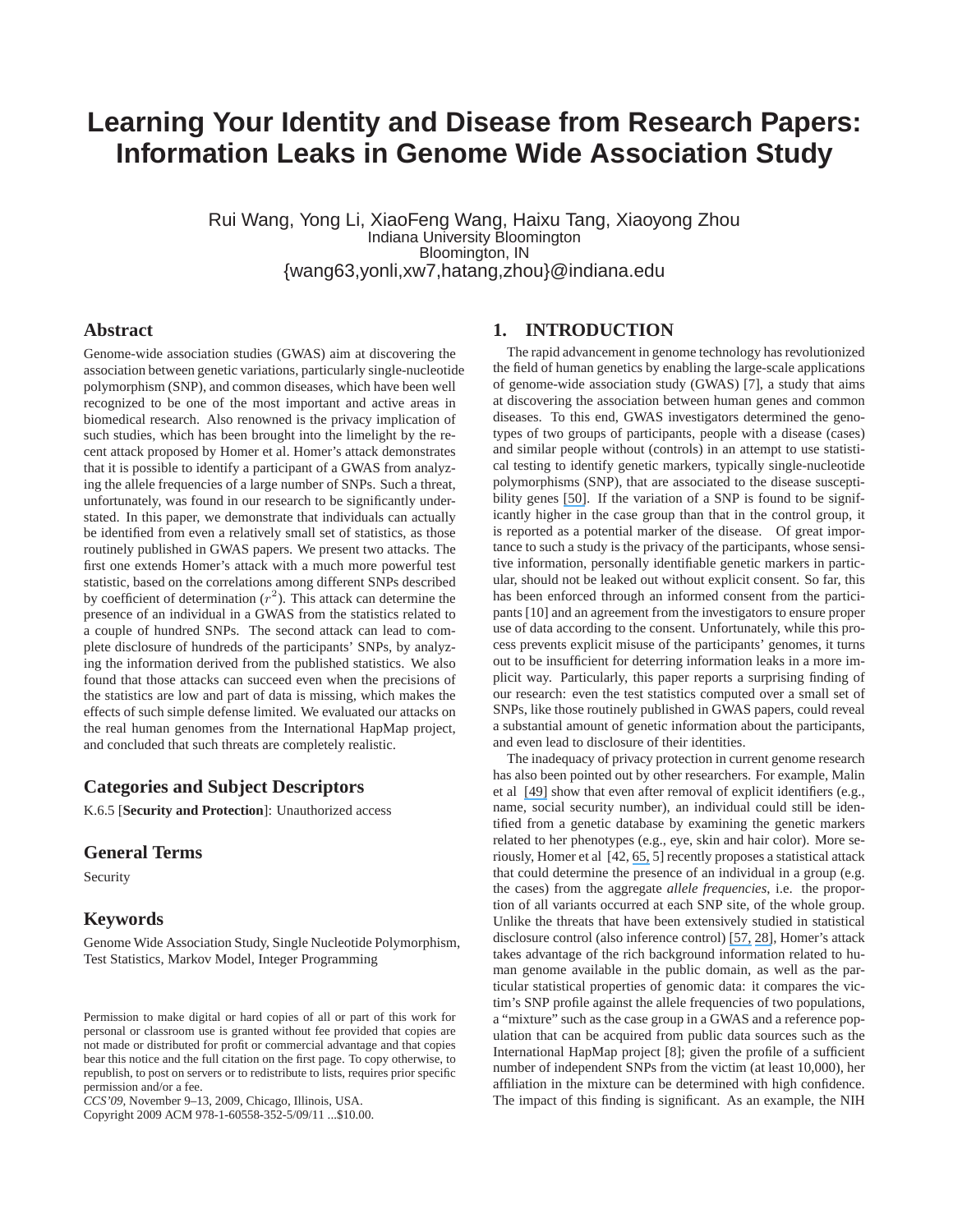|  |  |  | Table 1: GWAS Terminologies used in this paper. |  |  |  |  |  |
|--|--|--|-------------------------------------------------|--|--|--|--|--|
|--|--|--|-------------------------------------------------|--|--|--|--|--|

| <b>Terminologies</b>                | <b>Description</b>                                                                                             |
|-------------------------------------|----------------------------------------------------------------------------------------------------------------|
| Polymorphism                        | The occurrence of two or more genetic forms in the same population of a species (e.g. the human being).        |
| Single Nucleotide Polymorphism(SNP) | The smallest possible polymorphism, which involves two forms different at only a single nucleotide (A, T, C    |
|                                     | or G) in the human genome.                                                                                     |
|                                     | Each of the two sets of DNAs in a single human individual's genome inherited from one parent. For each         |
| Allele                              | SNP site, two most common nucleotides in the population are referred to as the major and the minor alleles,    |
|                                     | denoted as 0 and 1, respectively.                                                                              |
|                                     | The combination of two set of alleles. For a SNP site with two common alleles in human population, there are   |
| Genotype                            | three possible genotypes: two homozygotes, 00 and 11, and one heterozygote 01. In average, the genotypes       |
|                                     | of two human individuals are approximately 99.9% identical.                                                    |
| Locus(plural loci)                  | The surrounding regions of a SNP site in the genome.                                                           |
|                                     | The types of alleles across multiple neighboring SNP sites in a locus, often also referred to as SNP sequence. |
| Haplotype                           | Each individual has two haplotypes in any locus, each corresponding to one allele. Some haplotypes are more    |
|                                     | common than others in the population.                                                                          |
| Linkage disequilibrium(LD)          | Non-random association of alleles among multiple neighboring SNP sites.                                        |

announced to swiftly remove all aggregate data of GWAS, including allele frequencies, from public websites [\[65,](https://www.researchgate.net/publication/23238492_Protecting_Aggregate_Genomic_Data?el=1_x_8&enrichId=rgreq-ed46c1f516e579eea4f21d145b4a598d-XXX&enrichSource=Y292ZXJQYWdlOzIyMTYwOTE5NDtBUzoxMDM2OTY3NzE4NDYxNTJAMTQwMTczNDY0NTU4Ng==) 5].

Homer's attack made an important step towards better understanding of the privacy risks involved in publishing genomic data. However, its impacts on GWAS remain uncertain and many questions are left to be answered. First, the paper assumes that the distribution of allele frequencies in the mixture is identical to that in a reference population drawn from the HapMap, which may not be true for a GWAS, as the frequency distribution in its case group is typically different from that of the general population. Second, an attempt to identify an individual using the technique would need a highly-dense genomic profile  $(> 10, 000)$  independent SNPs) from the victim as well as their corresponding allele frequencies from the mixture. Finally, most data released by a GWAS are test statistics such as *p*-values and r square  $(r^2)$  instead of allele frequencies, and the privacy implications of these statistics are still unknown.

In this paper, we show that in the absence of proper protection, even a moderate disclosure of those test statistics, as did most GWAS papers, could pose a privacy risk that cannot be ignored. We present two attacks on these statistics. The first attack could statistically identify an individual in the case group from a small set of statistics, which in some cases are only related to a single *locus*, the surrounding region in the genome where a disease susceptibility SNP is discovered in a GWAS. Like Homer's attack, our technique also needs a reference population, which can be obtained from the reports of the same study conducted over other populations<sup>1</sup>, and a SNP profile from the victim. Unlike the prior approach, however, our attack utilizes  $r^2$ , a measurement of the correlation between SNPs (referred to as the linkage disequilibrium (LD)), which is much more powerful than allele frequencies of individual SNPs. As a result, the presence of an individual can be determined from the statistics at some locus involving only a couple of hundred SNPs. We also demonstrate that some individuals can be identified even in the absence of a good reference. The second attack can be even more powerful: in the case that a GWAS works on *haplotype* sequences, which is increasingly likely with the maturity of genotype phasing techniques [62, 60, 20, 15, 26, 29], our approach could utilize integer programming to recover from the pair-wise correlations of SNPs (measured by  $r^2$  or D') hundreds of the participants'<br>SNPs We also describe a technique that reverse engineers the We also describe a technique that reverse engineers the statistics (e.g., *p*-values,  $r^2$  and D') to calculate pair-wise allele frequencies, a necessary step in both of the proposed attacks. This technique works effectively even when the precision of these statistics is low.

We believe that our paper makes the following contributions: •*Novel identification attacks on GWAS statistics*. We developed novel techniques to recover personally identifiable information from the test statistics published by GWAS papers. These techniques are powerful, capable of restoring hundreds of SNPs and identifying an individual using a much smaller number of SNPs than the prior attack [42]. This suggests that privacy threats in genome research are much more realistic than we thought.

•*Understanding of the limitations of simple countermeasures*. Our research shows that mitigation of such threats is anything but trivial. A simple solution like publishing only coarse-grained statistics might not work well, as the relations among various statistics can still give away a sufficient amount of information for restoring finegrained data. The strength of such a "correlation" attack demands a well-thought-out response that is built upon analysis of the connections among these statistics. An alternative approach, publishing less data, faces the challenges of selecting a right threshold. Failure to do so might still let our attacks succeed.

•*Implementation and evaluations*. We implemented the proposed attacks and evaluated them against human genome data. Our experimental study demonstrates that these attacks can work in realistic environments, extracting personally identifiable information from the amount of data routinely published in GWAS papers.

The rest of the paper has been organized as follows: Section 2 introduces the background knowledge about GWAS and the statistics involved in the studies; Section 3 elaborates the attacks we propose; Section 4 reports the evaluations of our attacks on real genome data; Section 5 discusses the limitations of our techniques and possible defense; Section 6 surveys the related research and Section 7 concludes the paper.

## **2. GENOME WIDE ASSOCIATION STUDY**

In this section, we briefly survey the procedure of a GWAS, the test statistics it uses and a potential attack on it proposed by prior research. For the convenience of the readers not familiar with genomics, we explain in Table 1 the genomic terminologies necessary for understanding our techniques.

#### **2.1 GWAS: Steps and Test Statistics**

A GWAS takes multiple steps to unravel the association between genetic variation and a common disease. Researchers first genotype participants from the case and control groups to extract a set of SNP profiles on selected sites. Usually two alleles can be found at each SNP site, referred to as the major and the minor alleles, denoted by 0 and 1. After proper quality control, the allele frequencies of these SNPs (i.e. the frequencies of 1 or 0) are computed over the case and control respectively. These frequencies are then used as inputs to an association test.

<sup>&</sup>lt;sup>1</sup>This happens frequently in GWAS, which need to verify the findings of one study over other datasets or reuse the same dataset with new data being added.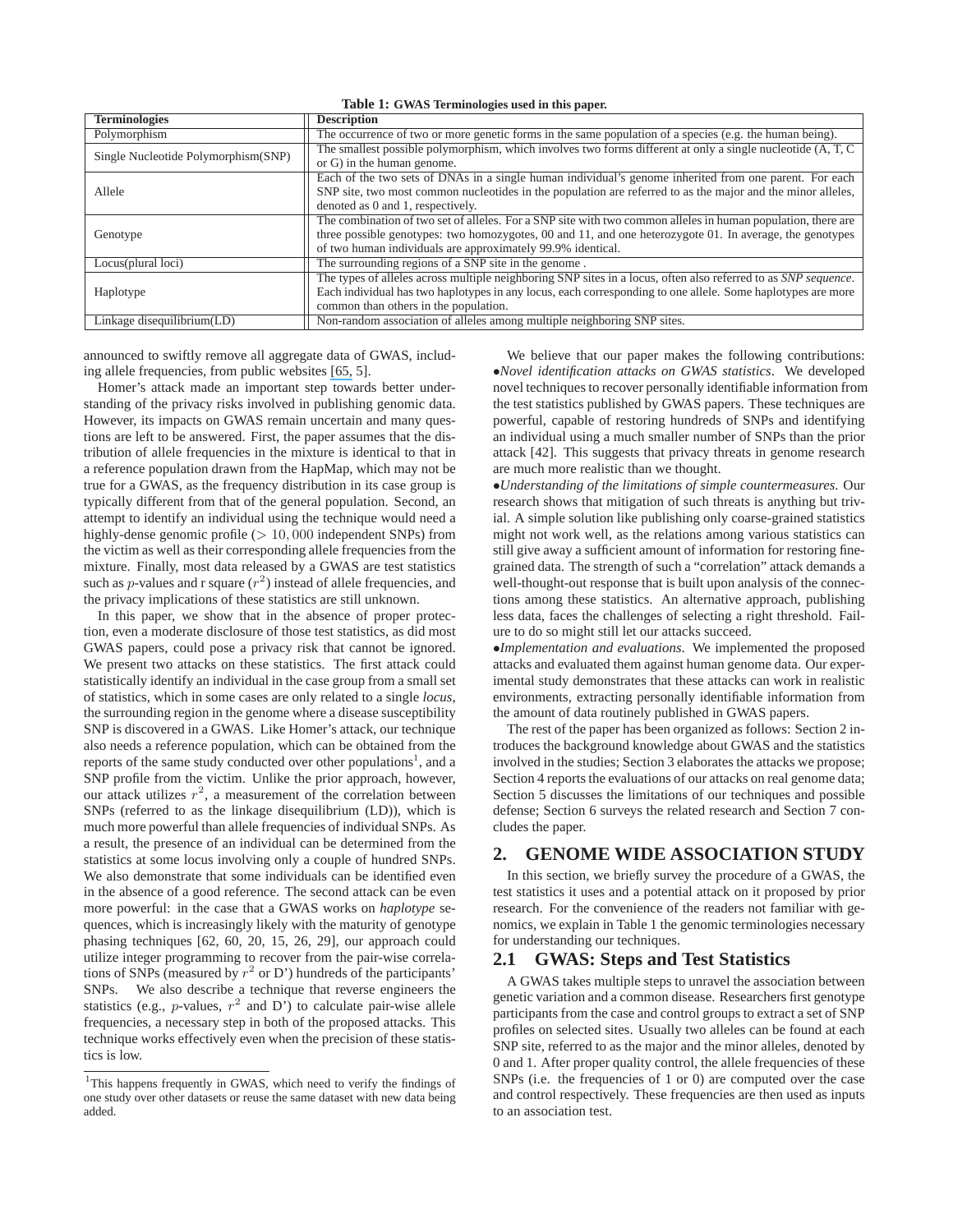|                                    | <b>allele</b> pq $(p, q \in \{0, 1\})$ .                |                                                    |                                 |  |                                        |             |                         |          |  |  |
|------------------------------------|---------------------------------------------------------|----------------------------------------------------|---------------------------------|--|----------------------------------------|-------------|-------------------------|----------|--|--|
| $2 \times 2$ contingency table for |                                                         |                                                    |                                 |  | $2 \times 2$ contingency table for the |             |                         |          |  |  |
|                                    | Disease - SNP association study                         |                                                    |                                 |  | linkage disequilibrium analysis        |             |                         |          |  |  |
|                                    |                                                         | of two SNPs                                        |                                 |  |                                        | of two SNPs |                         |          |  |  |
|                                    |                                                         | Disease                                            |                                 |  | SNP <sub>1</sub><br>SNP <sub>2</sub>   |             |                         |          |  |  |
| <b>SNP</b>                         |                                                         | Control                                            | Case                            |  | Alleles                                | $\Omega$    |                         | Sum      |  |  |
|                                    | 0 (Other allele)                                        | $C_{00}$                                           | $C_{01}$                        |  | $\Omega$                               | $C_{00}$    | $C_{01}$                | $C_{0*}$ |  |  |
|                                    | 1 (Risk allele)                                         | $C_{10}$                                           | $C_{11}$                        |  |                                        | $C_{10}$    | $C_{11}$                | $C_{1*}$ |  |  |
|                                    |                                                         |                                                    |                                 |  | Sum                                    | $C_{*0}$    | $C_{*1}$                |          |  |  |
|                                    |                                                         | Formula for related measures of association and LD |                                 |  |                                        |             |                         |          |  |  |
|                                    | <b>Statistics</b>                                       | Formula                                            |                                 |  |                                        |             | Asymptotic distribution |          |  |  |
|                                    | log odds ratios<br>$\log \frac{c_{\text{uv}}}{C_{01}C}$ |                                                    |                                 |  | Gaussian                               |             |                         |          |  |  |
| $r^2$                              |                                                         |                                                    | $(C_{00}C_{11}-C_{01}C_{10})^2$ |  |                                        | Chi-square  |                         |          |  |  |
|                                    | D'                                                      | $C_{00}$                                           | m.a.x                           |  |                                        |             |                         |          |  |  |

**Table 2: GWAS Statistics. Here**  $C_{pq}$  **represents the count of an** 

Association tests are used to detect the SNPs significantly associated to the cases (thus potentially to the disease) under the study. Examples of the tests include Pearson's chi square  $(\chi^2)$  [\[55\]](https://www.researchgate.net/publication/268999195_Karl_Pearson_and_the_Chi-Squared_Test?el=1_x_8&enrichId=rgreq-ed46c1f516e579eea4f21d145b4a598d-XXX&enrichSource=Y292ZXJQYWdlOzIyMTYwOTE5NDtBUzoxMDM2OTY3NzE4NDYxNTJAMTQwMTczNDY0NTU4Ng==), logistic regression [\[14\]](https://www.researchgate.net/publication/264933916_Categorical_Data_Analysis_2nd_Edn?el=1_x_8&enrichId=rgreq-ed46c1f516e579eea4f21d145b4a598d-XXX&enrichSource=Y292ZXJQYWdlOzIyMTYwOTE5NDtBUzoxMDM2OTY3NzE4NDYxNTJAMTQwMTczNDY0NTU4Ng==), Fisher's exact test [35] or Crochnan-Armitage's test for trends [\[16\]](https://www.researchgate.net/publication/240277862_Armitage_P_Tests_for_Linear_Trends_in_Proportions_and_Frequencies_Biometrics_11_375-386?el=1_x_8&enrichId=rgreq-ed46c1f516e579eea4f21d145b4a598d-XXX&enrichSource=Y292ZXJQYWdlOzIyMTYwOTE5NDtBUzoxMDM2OTY3NzE4NDYxNTJAMTQwMTczNDY0NTU4Ng==). These tests are performed over the allele frequencies of the case and control groups, and their outcomes are used to calculate a p-value for each SNP. The SNPs with sufficiently small *p*-values, for example, below  $10^{-7}$ , are selected as putative markers. The associations between the markers and the disease can be quantified using odds ratios (mostly with a confidence level of 95%) or log-odds ratios. For each SNP, three odds ratios are computed, for the risk allele, heterozygote and homozygote respectively. Note that SNP-disease associations (the p-values and the odd-ratios) can be evaluated not only at the single SNP genotype level, but also at the level of *haplotype* (allele combinations involving multiple SNPs), which was shown a stronger statistical power than the genotype-based tests. To achieve this, a class of algorithms called the phasing algorithms [2] will be first applied to infer the most likely haplotypes of the individuals (two haplotypes for each individuals) in the case and control group from their genotypes.

Once putative markers have been detected, the study often moves on to map their associations with other SNPs in the same loci, which is referred to as the *linkage disequilibrium* (LD) [\[56\]](https://www.researchgate.net/publication/6557127_Some_Applications_of_Mathematics_to_Breeding_Problems_III?el=1_x_8&enrichId=rgreq-ed46c1f516e579eea4f21d145b4a598d-XXX&enrichSource=Y292ZXJQYWdlOzIyMTYwOTE5NDtBUzoxMDM2OTY3NzE4NDYxNTJAMTQwMTczNDY0NTU4Ng==). This typically involves measurement of pair-wise allele frequencies (the frequencies of specific two-SNP allele combinations), and calculating statistics such as sensitivity indices (D') or coefficients of correlation  $(r^2)$  over the frequencies. These statistics can help identify other SNPs also related to the disease.

One last step of GWAS is to replicate the study on other case and control groups to verify whether the association between the SNP markers and the disease, as identified in prior steps, can also be observed from those populations.

Table 2 lists the formula for calculating aforementioned test statistics. These statistics are routinely published in GWAS papers [30, 59, 58, 62, 43]. Typically, p-values of tens or sometimes hundreds of SNPs are reported. Thousands of  $r^2$  or D' that reflect the LD among these  $SNPs<sup>2</sup>$  are often illustrated in figures, and can be acquired from authors without any restrictions. Sometimes, detailed accounts of replication studies are also made public, which discloses multiple populations with identical allele-frequency distributions, and can therefore be used in Homer's attack and our attack elaborated in the follow-up sections.

## **2.2 Homer's Attack**

A statistical attack recently proposed by Homer, et al [42] is be-

lieved to threaten the privacy assurance in current GWAS. Homer's technique is primarily designed for analyzing genotypes. It can also be applied to the data after phasing [2] in which two allele sequences (each corresponding to one copy of DNAs inherited from one parent) are derived. This process is actually increasingly used in GWAS [62, 60, 20, 15, 26, 29] . For simplicity of presentation, here we describe this attack on phased genotypes, i.e., haplotypes or SNP sequences.

In Homer's attack, the attacker is assumed to already have a highdensity SNP profile of the victim, which can be extracted from a small amount of blood sample. This assumption is realistic, as the cost of genotyping is becoming increasingly affordable [4]. What the attacker wants to determine is the presence of an individual in the case group, an indicative of her contraction of a disease<sup>3</sup>. To this end, the attacker measures the distances between the allele frequency of every SNP j on the profile,  $Y_j \in \{0, 1\}$ , and the corresponding frequencies in the reference  $Pop_i$ , and a mixture  $M_i$  respectively. These distances are used to compute the following statistic:

$$
D(Y_j) = |Y_j - Pop_j| - |Y_j - M_j|
$$
 (1)

Assuming that the distributions of individual SNPs' allele frequencies in the mixture and the reference population are identical,  $D(Y_i)$  will have the same distributions across all independent SNP  $j$ . As a result, their sum, according to the central limit theorem, will converge to a normal distribution. The mean of the distribution is zero if the victim is not in the case group, and positive otherwise. Using statistical hypothesis testing, the authors found that 25,000 SNPs of a member in a mixture built from the HapMap resulted in a p-value below  $10^{-6}$ , given the null hypothesis that she does not belong to the mixture.

To apply Homer's attack to GWAS, one needs to have a reference population with an identical distribution of allele frequencies to that of case groups. As discussed before, this could be achieved by taking advantage of the outcomes reported by replication studies or other studies on the same disease. A problem here, however, is the requirement for the information of tens of thousands of SNPs from both the case group and the reference population, which is hard to come by from research papers alone. Moreover, GWAS research typically reports test statistics, instead of allele frequencies. A more credible threat, therefore, is expected to work on the statistics and rely on the information related to a relatively small set of SNPs, on the order of tens or hundreds. Such a threat is discovered in our research to be completely realistic. ?

## **3. OUR ATTACKS**

In this section, we elaborate our attacks on GWAS. We start with a technique that finds allele frequencies from statistics, the foundation for the attacks. Then, we present a statistical attack that works on a small set of pair-wise frequencies, and an integerprogramming attack that is capable of recovering hundreds of SNPs at some loci. We also discuss the limitations of simple countermeasures to these attacks.

#### **3.1 From Statistics to Allele Frequencies**

A SNP contains a major allele, denoted by 0, and a minor allele, 1. Their individual frequencies and the allele frequencies of SNP pairs  $(00, 01, 10,$  and 11) contain a large amount of information. The former is the main ingredient of Homer's attack, and both are needed in our attacks, as elaborated in Section 3.2 and 3.3. A

<sup>&</sup>lt;sup>2</sup>For *n* SNPs, the  $r^2$  or D' of  $\binom{n}{2}$  pair-wise alleles can be calculated.

 $3$ This apparently can be determined by comparing the victim's profile with the outcomes of the GWAS on the disease. The problem here, however, is that more often than not, GWAS actually reports inconclusive results.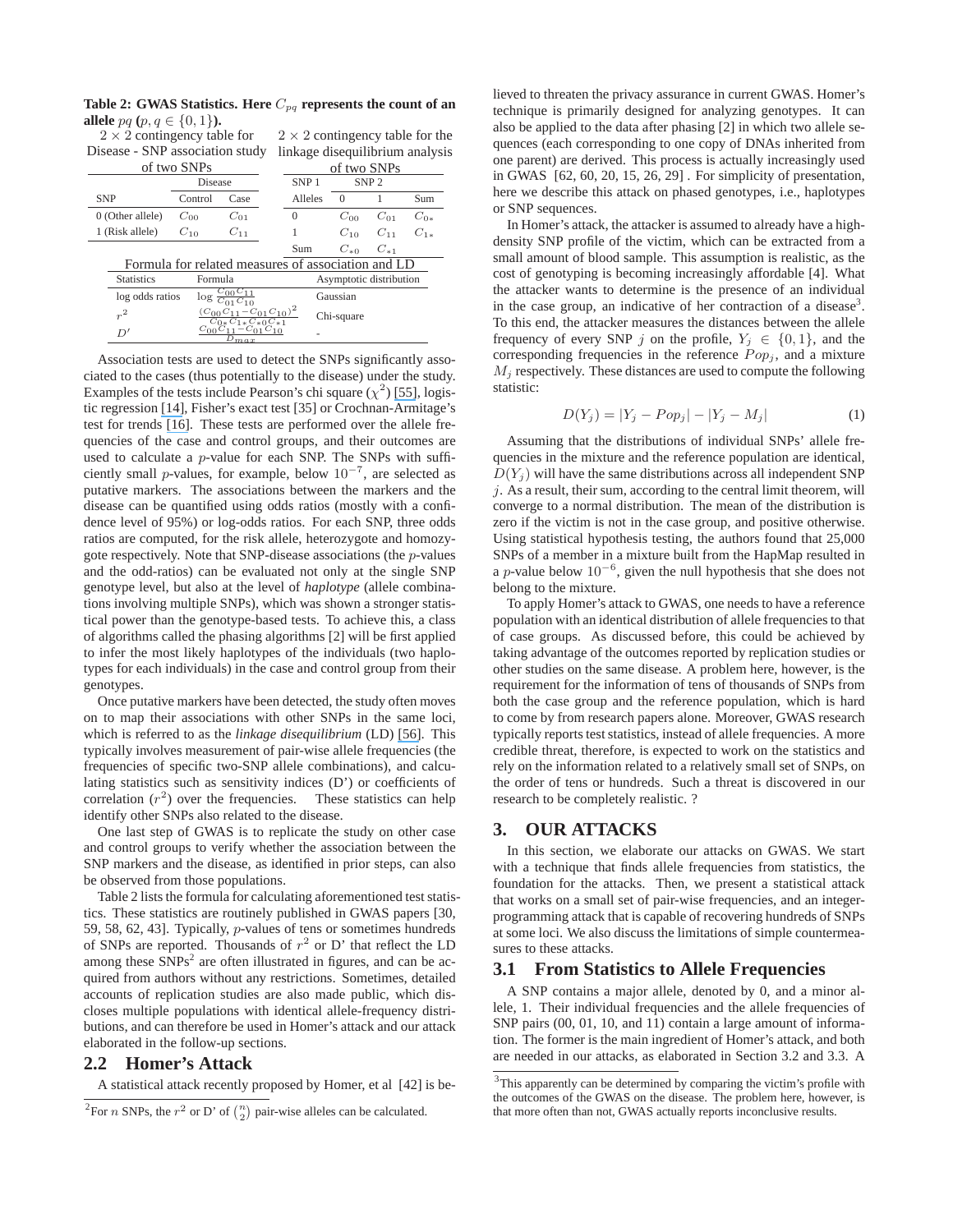

**Figure 1: Recover allele frequencies.**

GWAS typically reports the allele frequencies for the SNPs identified as putative genetic markers for a disease. For other SNPs, however, only their p-values and LD statistics,  $r^2$  or D', are published. Therefore, the first problem an attacker needs to solve is how to recover the frequencies from publically-available statistics.

This step is by no means trivial. For example, though the mapping between a p-value and the outcome of an association test is typically one-on-one, there could be multiple frequencies that correspond to that outcome. For example, using Pearson's chi square, <sup>a</sup> p-value of **0.01** was found to associated with 80 possible SNP frequencies in a population studied in our research. The problem is further complicated by the fact that published statistics typically have low precisions, which makes determination of their input frequencies even more difficult.

On the other hand, the statistics published by a GWAS are often connected: for example, the p-values of individual SNPs are bridged by the  $r^2$  between them. Such a connection can be leveraged to reveal their corresponding allele frequencies, which we elaborate below.

**Inference of single SNP allele frequencies**. We found that the allele frequencies of single SNPs can be restored by "propagating" a genetic marker's frequencies to other SNPs through their linkage disequilibrium, often described by  $r^2$  or D'. Loosely speaking, such a correlation tells us how likely one SNP of an individual can be used to infer some of her other SNPs. The  $r^2$  between two SNPs, as illustrated in Table 2, can also be calculated as follows:

$$
r^{2} = \frac{(C_{00}N - C_{*0}C_{0*})^{2}}{C_{0*}C_{1*}C_{*0}C_{*1}}
$$
\n(2)

where N is the size of the population,  $C_{00}$  is the counts of the pairs<br>of the SNPs' major alleles  $C_{00}$  and  $C_{10}$  are the counts of the first of the SNPs' major alleles,  $C_{0*}$  and  $C_{1*}$  are the counts of the first SNP's major and minor alleles respectively, and  $C_{*0}$  and  $C_{*1}$  are the allele counts of the second SNP. In the case that the first SNP is actually a marker, whose counts ( $C_{0*}$  and  $C_{1*}$ ) are known,  $C_{*0}$  and  $C_{*1}$ , which are interdependent, can be determined by the  $r^2$  once  $C_{00}$  is known. Actually,  $C_{00}$  also relates to  $C_{*0}$ ,  $C_{0*}$  and N. Using these relations as constraints, we can find solutions for  $C_{*0}$  and  $C_{*1}$ through constraint solving [1]. This can be done efficiently, as the searching space here is bounded by  $N^2$ .

It is possible, however, that those constraints are satisfied by more than one solution. To make the solution unique, we need to find more constraints. An immediate one is the  $p$ -value of the second SNP, which is computed over the SNP's allele counts in both case and control populations. Other constraints come from the relations among SNPs, as illustrated in Figure 1. Consider three SNPs,  $S_1$ ,  $S_2$  and  $S_3$ , where  $S_1$  is a marker. Besides the aforementioned constraints that exist in pairs  $(S_1, S_2)$  and  $(S_1, S_3)$ ,  $r^2$  for  $(S_2, S_3)$ can also be leveraged. Similarly, more constraints can be found by looking into the correlations among more SNPs. This approach was demonstrated to be very effective in our research: it completely recovered single SNP frequencies from the statistics with only moderate precisions ( $r^2$  rounded to 2 decimal places, given a population of 200 individuals). Though we discuss our technique here using  $r^2$ , the same approach can also be applied to D'.

**Recovery of pair-wise frequencies**. From the allele frequencies of individual SNPs, pair-wise frequencies can be directly calculated. Specifically, solving Equation 2 with  $r^2$ ,  $C_{0*}$ ,  $C_{1*}$ ,  $C_{*0}$  and  $C_{*1}$ gives us  $C_{00}$ . The counts of other pair-wise alleles,  $C_{01}$ ,  $C_{10}$  and  $C_{11}$ , are found from the following linear equations:

$$
C_{0*} = C_{00} + C_{01}
$$
  
\n
$$
C_{1*} = C_{10} + C_{11}
$$
  
\n
$$
C_{*0} = C_{00} + C_{10}
$$
  
\n
$$
C_{*1} = C_{01} + C_{11}
$$
\n(3)

**Inaccurate statistics**. A practical hurdle for our attacks is that the published statistics are often of low-precision. This can be handled by changing Equation 2 to an inequality, giving  $r^2$  a range of acceptable values. Specifically, we use the following constraint to find single-SNP allele counts:

$$
L < \frac{(C_{00}N - C_{*0}C_{0*})^2}{C_{0*}C_{1*}C_{*0}C_{*1}} < U \tag{4}
$$

where L and U are the lower and upper limits of  $r^2$  respectively.<br>A more serious problem is that in some cases, published  $r^2$  c

A more serious problem is that in some cases, published  $r^2$  can be inconsistent with each other, and with population size and pvalues. The problem happens in the GWAS that does not phase genotypes and instead, uses maximum likelihood estimation (MLE, e.g., function LD() in R [11]) to estimate a pair-wise allele frequency independently from other frequencies. A solution can be using integer programming to estimate a set of frequencies that minimizes the distance between the  $r^2$  computed from them and published statistics. This treatment could bring in some incorrect frequencies that might impact on the follow-up analysis. Fortunately, with the development of phasing techniques nowadays, more and more GWAS works on haplotype [9] and therefore reports the statistics computed from consistent pair-wise frequencies.

**Signs**. An important piece of information for our statistical attack (Section 3.2) is *sign*, which is determined by the equality  $C_{00}C_{11}$  >  $C_{01}C_{10}$ : it is positive if the inequality holds, and negative otherwise. It is conceivable that signs are much easier to recover than allele frequencies, which can actually be used to compute the signs. In our research, we first ran our constraint solver on  $C_{00}C_{11} > C_{01}C_{10}$ , together with other constraints for inferring frequencies, and then on  $C_{00}C_{11} < C_{01}C_{10}$ . The sign is recovered if no solution is found in one of these two cases.

## **3.2 A Statistical Attack**

We follow the strategy proposed by Homer et al. to design our statistical attack. The goal of our attack is to determine the likelihood of a victim to be in a case group of a GWAS study based on one given SNP sequence of a victim. To achieve this goal, we first establish a *reference* group (Figure 2), consisting of the SNP sequences from a group of individuals, drawn from a reference population with the same genetic background as the case group. The International HapMap project [8] provides a large source of samples for this exercise, containing individuals from various ethnic groups, including Nigeria (Yoruba), Japan/China and US residents with ancestry from Northern and Western Europe. In Section 4.2, we will show that the statistical power of our attack relies on the selection of the reference group. However, even when the reference group does not completely mimic the genetic background of the case group, the attack still works, although with a lower power.

Once the reference group is established, we propose a hypothesis test on the SNP sequence of the victim to determine her presence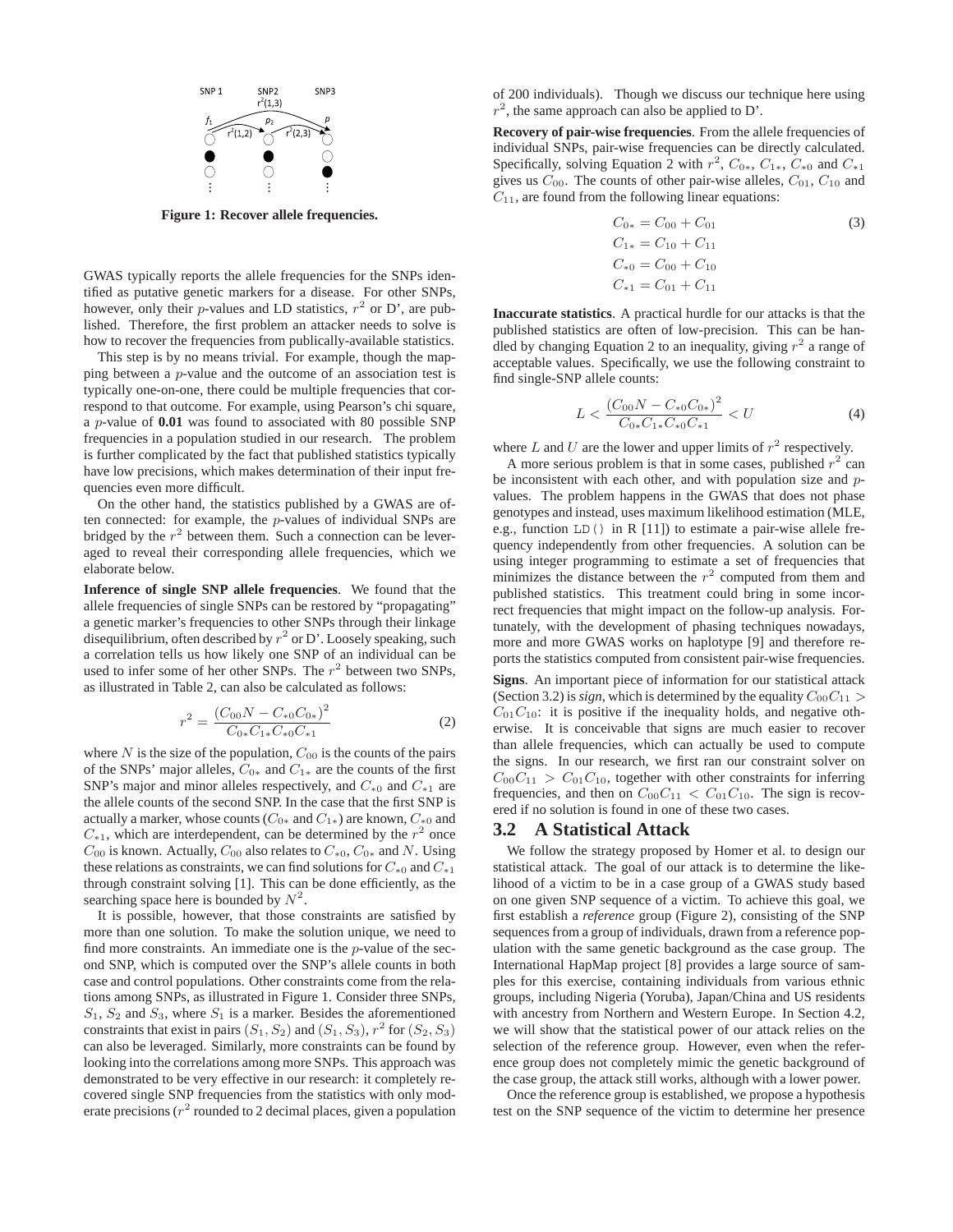in the case group. A high confidence estimated by this test indicates that the victim's SNP sequence is significantly closer to the reported LD structure (measured by the pair-wise  $r^2$  values) than any other sequence in the reference group, and it is unique enough for identifying the victim. Below we describe this test statistic in details.

**Test statistic.** Given N sequences of M neighboring SNPs in the genome, we define the signed allele correlations  $r_{\text{II}}$  between two genome, we define the *signed* allele correlations  $r_{ij}$  between two<br>SNPs *i* and *i*  $(1 \le i \le i \le M)$  as  $r_{ij} = \frac{C_{11}C_{00} - C_{01}C_{10}}{C_{10}}$  where SNPs i and j (1 ≤ i < j ≤ M) as  $r_{ij} = \frac{C_{11}C_{00} - C_{01}C_{10}}{\sqrt{C_{1*}C_{0*}C_{*1}C_{*0}}}$ , where  $C_{pq}$  is the pair-wise allele counts, i.e. the number of haplotypes with allele  $p (p \in \{0, 1\})$  at SNP i and allele  $q (q \in \{0, 1\})$  at SNP j, and  $C_{p*} = C_{p0} + C_{p1}$  and  $C_{*q} = C_{0q} + C_{1q}$ .

The signed allele correlations can be computed solely from a set of given SNP sequences, and thus can be easily computed from the reference group (denoted as  $r^R$ , Figure 2). On the other hand, although the signed allele correlations of the case individuals (denoted as  $r^C$ ) usually are not reported in GWAS papers (they publish  $r^2$  instead), most (if not all) of them can be derived from the reported data, i.e.,  $r^2$  with signs recovered from constraint solving (Section 3.1). To test on the SNP sequence of the victim,  $H = h_1 h_2...h_m$  (where  $h_i \in \{0, 1\}$  is an allele), we first trans-<br>form it into pair-wise indicators  $Y^{pq}$  for any pair of SNPs *i* and *i* form it into pair-wise indicators,  $Y_{ij}^{pq}$ : for any pair of SNPs i and j<br>and pair of alleles n and  $a$  (n  $a \in \{0, 1\}$ ) if  $b_1 = n$  and  $b_2 = a$ and pair of alleles p and  $q$  (p,  $q \in \{0, 1\}$ ), if  $h_i = p$  and  $h_j = q$ ,<br>  $Y^{pq} = 1$ ; otherwise  $Y^{pq} = 0$ . Note that for a specific pair of  $Y_{ij}^{pq} = 1$ ; otherwise,  $Y_{ij}^{pq} = 0$ . Note that for a specific pair of SNPs there is one  $Y^{pq} = 1$  and three  $Y^{pq} = 0$  among four nossi-SNPs, there is one  $Y^{pq} = 1$  and three  $Y^{pq} = 0$  among four possible allele pairs (i.e. 11, 10, 01 and 00). Now we are ready to define ble allele pairs (i.e. 11, 10, 01 and 00). Now we are ready to define the hypothesis test statistic,  $T_r$  as,

$$
T_r = \sum_{1 \le i < j \le N} T_{ij}
$$
  
=  $\sum_{1 \le i < j \le N} (|(Y_{ij}^{00} + Y_{ij}^{11}) - (r_{ij}^R + 1)/2|$   
-  $|(Y_{ij}^{00} + Y_{ij}^{11}) - (r_{ij}^C + 1)/2|)$   
=  $\sum_{1 \le i < j \le N} (r_{ij}^C - r_{ij}^R) \cdot (Y_{ij}^{00} + Y_{ij}^{11} - Y_{ij}^{01} - Y_{ij}^{10})$   
(5)

It is worth pointing out that because the signed allele correlation r ranges from  $-1$  to 1, for the validity of the test statistic, we compare the pair-wise allele frequency of the victim  $(Y_{ij})$  with  $(r+1)/2$  of the case and reference groups, respectively, which are non-negative (ranging from 0 to 1). Based on the null hypothesis that the to-be-tested sequence (of the victim) is not within the case group<sup>4</sup>, we have  $E(T_r) = 0$ . However, if the sequence is indeed group<sup>4</sup>, we have  $E(T_r) = 0$ . However, if the sequence is indeed in the case group, the expected contribution of this instance to a specific signed allele correlation  $r_{ij}^C$  in the summation  $\frac{\partial T_{ij}}{\partial C_{h_i h_j}}$  is non-negative for any pair of SNPs  $i$  and  $j$  and any pair of alleles 11, 10, 01 or 00 (see Appendix 1 for a proof). Therefore, the sum statistic of  $T_r$  is valid. In Appendix 2, we also give a sketch of the proof that  $T_r$  is close to an optimal test statistic assuming r approximately follows a normal distribution. Notably, even though the test statistics proposed here has a similar form as the one proposed by Homer et al. [42], it sums over  $\binom{m}{2}$  variables (i.e. signed allele correlations) instead of  $m$  independent SNPs, and hence, as we will show in Section 4.2, it results in a much more powerful attack.

**Markov model estimation**. However, since the signed allele correlations  $(r_{ij})$  are not completely independent, we cannot assume the distribution of  $T_r$  under the null hypothesis is normal. With the limited size of available reference population from the HapMap project, we resorted to the Markov chain modeling and sampling techniques to simulate data for estimating the confidence of our statistical attack. Markov models, both (inhomogeneous) Markov



**Figure 2: A schematic illustration of a statistical attack on the reported**  $r^2$  **values between pairs of SNPs. Assume the attacker has obtained the haplotype of a victim and his goal is to determine how likely this victim is within a case group in a GWAS study. To achieve this goal, the attacker will compute a test statistics**  $(T_r)$  that measures the distance between two set of signed allele correlations  $r^C$  derived from the reported  $(r^2)$ *signed* allele correlations,  $r^C$  derived from the reported  $(r^2)$ <br>values computed from the haplotypes of the individuals in the **values computed from the haplotypes of the individuals in the** case group (left panel), and  $r^R$  computed directly from haplo**types of a mixture of the victim and the reference group (right panel).**  $T_c$  has the same property as the test statistics  $D$  **proposed by Homer et al.: it is significantly larger when the victim is within the case group than otherwise. Using an empirically** deduced distribution of  $T_c$  given the null hypothesis that the **victim is not in the case group, the attacker can then estimate the confidence level of identifying the victim.**

Model [\[38,](https://www.researchgate.net/publication/7409596_Modeling_Haplotype_Block_Variation_Using_Markov_Chains?el=1_x_8&enrichId=rgreq-ed46c1f516e579eea4f21d145b4a598d-XXX&enrichSource=Y292ZXJQYWdlOzIyMTYwOTE5NDtBUzoxMDM2OTY3NzE4NDYxNTJAMTQwMTczNDY0NTU4Ng==) [47,](https://www.researchgate.net/publication/5304507_Measuring_and_partitioning_the_high-order_linkage_disequilibrium_by_multiple_order_Markov_chains?el=1_x_8&enrichId=rgreq-ed46c1f516e579eea4f21d145b4a598d-XXX&enrichSource=Y292ZXJQYWdlOzIyMTYwOTE5NDtBUzoxMDM2OTY3NzE4NDYxNTJAMTQwMTczNDY0NTU4Ng==) [52\]](https://www.researchgate.net/publication/8625569_Little_Loss_of_Information_Due_to_Unknown_Phase_for_Fine-Scale_Linkage-Disequilibrium_Mapping_with_Single-Nucleotide-Polymorphism_Genotype_Data?el=1_x_8&enrichId=rgreq-ed46c1f516e579eea4f21d145b4a598d-XXX&enrichSource=Y292ZXJQYWdlOzIyMTYwOTE5NDtBUzoxMDM2OTY3NzE4NDYxNTJAMTQwMTczNDY0NTU4Ng==) and Hidden Markov Model [46, [52\]](https://www.researchgate.net/publication/8625569_Little_Loss_of_Information_Due_to_Unknown_Phase_for_Fine-Scale_Linkage-Disequilibrium_Mapping_with_Single-Nucleotide-Polymorphism_Genotype_Data?el=1_x_8&enrichId=rgreq-ed46c1f516e579eea4f21d145b4a598d-XXX&enrichSource=Y292ZXJQYWdlOzIyMTYwOTE5NDtBUzoxMDM2OTY3NzE4NDYxNTJAMTQwMTczNDY0NTU4Ng==), have been used extensively in modeling SNP sequences. In our research, we constructed an inhomogeneous 1st order Markov model by a maximum likelihood approach from a limited number of haplotypes obtained from HapMap website (as the training dataset). The model parameters, including one set of initial probabilities and  $m - 1$  set of transition probabilities, can be directly estimated based on the counts for single SNPs and the neighboring SNP pairs in the training dataset. Once the Markov model is built, it can be used to draw unlimited number of haplotypes with a similar genetic background as the ones in the training dataset. In each simulation, at least 1000 case and reference groups (each with 50-1000 haplotypes) are sampled, and the test statistics  $T_r$  is computed for each of these paired case/reference groups. Using this technology, we studies how the power of the test statistics is affected by various GWAS aspects such as the SNP sequence of the victim, the case group size, the resemblance between the reference and case group, the precision of reported  $r^2$  and missing values of  $r^2$ , etc.

**Reference population**. A practical attack needs a reference population that preferably resembles the case group in the distribution of r. Such a population can come from various sources, for example, replication studies on different populations, or reuse of the case data for a new study. Among these, of a particular interest is the possibility that one could actually acquire the genomes of the reference population through signing an agreement. Though privacy agreements legally bind researchers against revealing the genomic data under study, it does nothing to stop an attacker using the collected data as a reference population to compromise the privacy of individuals involved in other datasets, for which she has no obligation. Actually, in Section 4.2, we demonstrate that even a bad reference, with an  $r$  distribution deviated from the case group, can

<sup>&</sup>lt;sup>4</sup>Note that this is sufficient for determining one's presence in the case, because common sequences can actually be present in both the case and reference populations.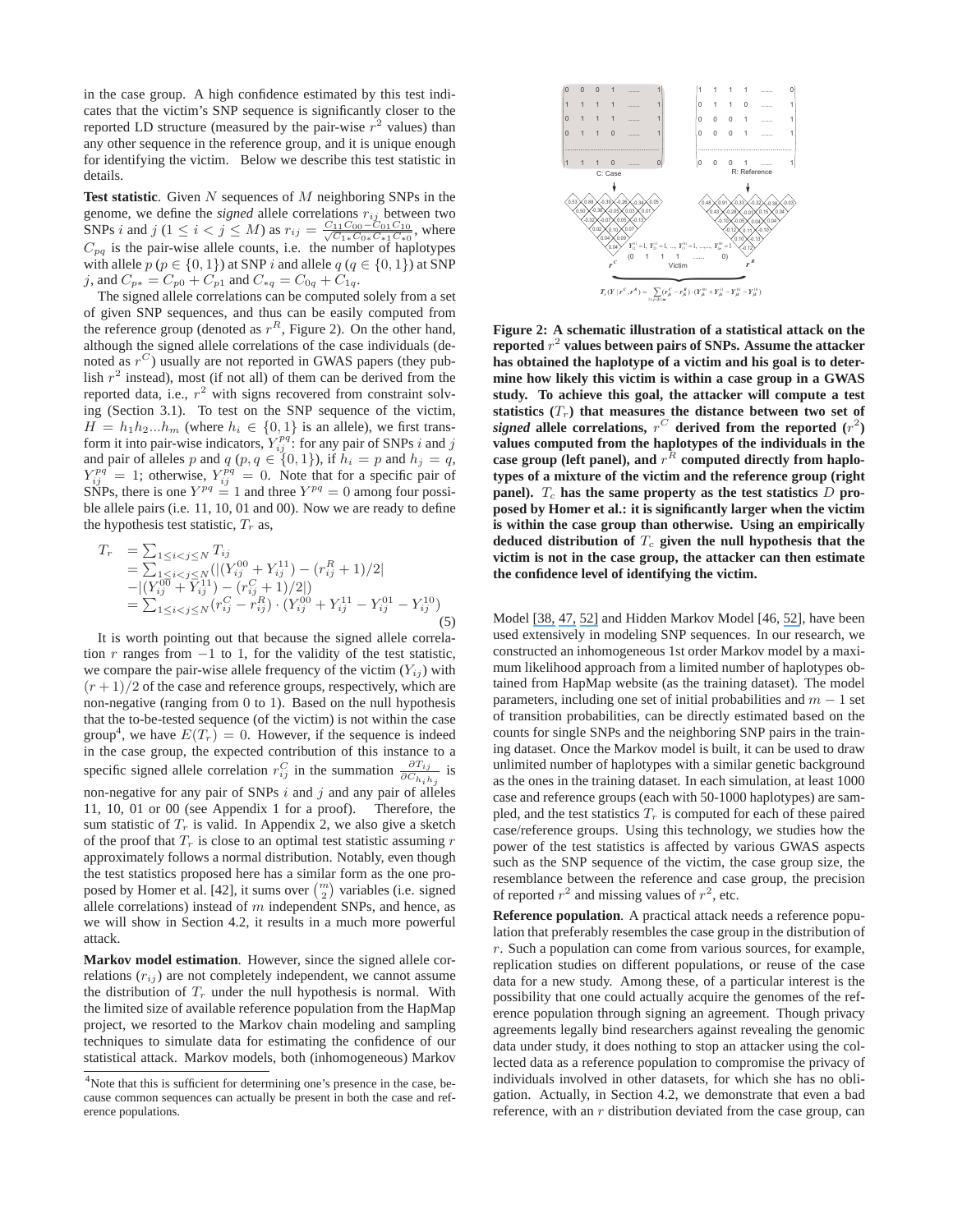allow us to identify some individuals with high confidence.

**Encoding nuclotides**. A problem an attacker has to tackle is to translate the victim?s nucleotides (A, T, C, G) acquired from genotyping into alleles (0 or 1). These alleles are determined from the population studied in a GWAS: for the two nucleotide values a SNP can take, the popular one is encoded as 0, and the other as 1. The attacker, who does not have direct access to the population, needs to figure out how to encode the victim's nucleotides before launching the attack. A solution is to utilize the HapMap to identify major alleles, which is often very effective, as observed in our research.

### **3.3 An Integer-Programming Attack**

Given pair-wise allele frequencies for a whole locus that involves tens of or even a couple of hundred SNPs, the idea of recovering individuals' SNPs can become really enticing. We believe that this can actually be done with proper techniques. In this section, we report such an attack based upon integer programming.

Illustrated in Figure 3 is the sequences of  $N$  individuals, each containing  $M$  SNPs. These SNPs form an  $N$  by  $M$  matrix, below which are their LDs. Our attack attempts to recover the whole or part of the matrix from the LDs that are in the form of pair-wise allele frequencies. To this end, we designed a "divide-and-conquer" approach described below.



**Figure 3: Recover individuals' SNPs**

Human DNA information is passed from one generation to another in a way that recombinations occur much more frequently between two SNP blocks, called *haplotype block*, than within a block. As a result, a haplotype block typically contains only a small number of combinations (i.e., haplotypes) of SNP values. To leverage this property, our attack partitions a SNP sequence into blocks according to their LDs, to ensure that the SNPs on the same block have strong connections. Then, integer programming is utilized to find out the haplotypes within individual blocks that satisfy the constraints of pair-wise frequencies and single-SNP frequencies. Finally, haplotypes in different blocks are connected based upon the LDs between these blocks.

**Recovering individual blocks**. GWAS participants' SNP sequences within a block are actually described by the counts of different haplotypes. Therefore, the first stage of our attack focuses on determining those counts. Let  $[x_0 \cdots x_{2^l-1}]$  be a vector of integer variables that represent the counts of individual haplotypes, where  $l$  is the number of the SNPs on a block. Note that individual SNP can only have two values, and thus  $2<sup>t</sup>$  is the total number of different haplotypes in the block. To find a solution for the vector, our approach takes the following three steps:

• Step 1: We first build a system of linear equations upon the equality constraints derived from pair-wise allele counts and the number of the participants. Figure 4 describes an example that works on a 3-SNP block. The block can have total 8 possible haplotypes whose counts are denoted by  $\vec{X} = [x_0 \cdots x_7]$ . Given 12 pair-wise frequencies (each pair can take 4 alleles), we can build 12 linear equations: the first equation represents the count of the allele "00" for the first two SNPs, the second is the count of "01" for the same SNP pair, and other pair-wise counts are described by the remaining equations. Such a system is then solved using Gaussian elimination, and its solution set can be represented in a parametric form that includes a set of free variables. In the example, the solutions are described by  $\vec{X} = \vec{a}x_7 + \vec{b}$ , where  $\vec{a}$  and  $\vec{b}$  are two constant vectors as illustrated in Figure 4, and  $x_7$  is a free variable.

•Step 2: The ranges of the free variables are determined by integer programming. We first add in inequality constraints that require all the solutions to be non-negative. Then, for every free variable, a pair of integer programming problems are solved to minimize and maximize its value under the constraints. This gives us the acceptable range of the variable. Figure 4 displays the inequality constraints for the example, under which  $\min x_7$  and  $\max x_7$  reveal that the variable can take 0 or 1.

•Step 3: In the presence of multiple free variables, we need to exhaustively search their value ranges to find a combination that satisfies all the constraints. This is an exponential problem. However, its scale can be controlled by adjusting block size. Every combination found is fed into the parametric solution of the linear equation system, which gives us the haplotype counts we are looking for.



**Figure 5: Connect two blocks through overlapping.**

**Connecting different blocks**. After restoring haplotypes for individual blocks, we move on to link different blocks together based on the LDs between them. The SNPs in different blocks typically have weak correlations. However, the aggregate connections from individual SNP pairs can be strong between two large blocks. We took a strategy in our research that first merges blocks with strong LDs into a large block, and then bridges it to other blocks. To connect two blocks, we again use a vector of variables to represent the counts for individual combinations of the haplotypes from different blocks. For example, consider two 3-SNP blocks, each with two haplotypes: ("001" and "011") for one and ("100" and "110") for the other; our approach generates 4 variables to represent the counts for ("001" "100"), ("001" "110"), ("011" "100") and ("011" "110") respectively. In general, two blocks with  $m$  and  $n$  different haplotypes respectively bring in mn variables. The solutions for those variables are computed through integer programming, as does the step for recovering individual blocks.

A problem arises when the number of haplotypes in each block is large, which makes the number of variables even larger. As a result, the time integer programming takes to find a solution can increase exponentially. In our research, we adopted a simple technique to mitigate this problem. For the part of a SNP sequence where LDs are weak, our approach cuts blocks in a way that allows two blocks to share a set of SNPs. Those SNPs let us look at the common part of the haplotypes from different blocks, and as a result, help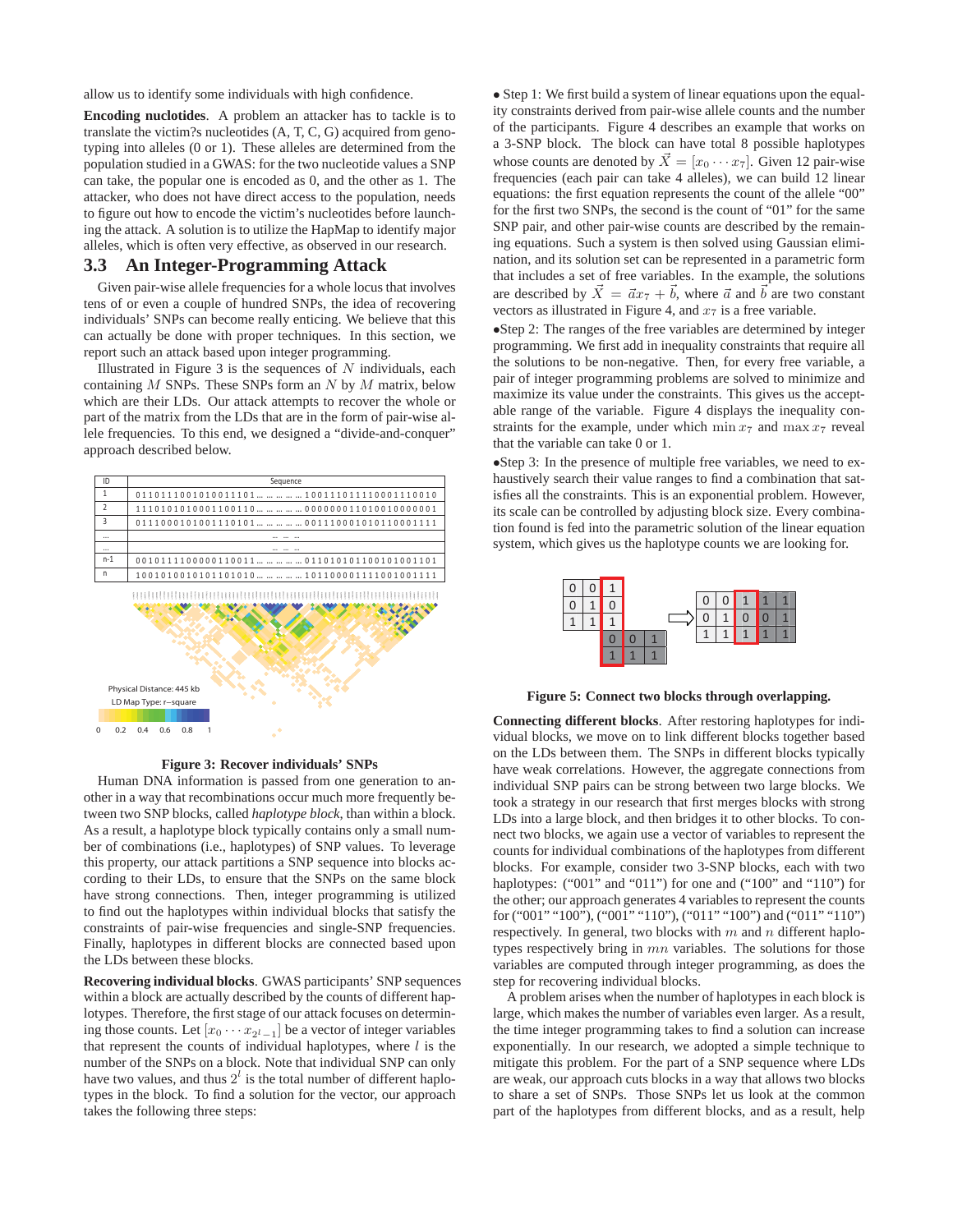|                | Sequence       |                | Step 1                                     |                | Step 2                                                    |                            | Step 3                                |
|----------------|----------------|----------------|--------------------------------------------|----------------|-----------------------------------------------------------|----------------------------|---------------------------------------|
| $\mathbf{0}$   | $\Omega$       | $\mathbf{0}$   |                                            |                | $min x_7$                                                 |                            |                                       |
|                | $\overline{0}$ |                | $rx_0 + x_1 = 1$                           |                | $x_7 \in [0,1]$<br>$\Rightarrow$                          |                            |                                       |
|                |                | $\overline{0}$ | $x_2 + x_3 = 1$                            | $\vec{h}$      | $max x_7$                                                 |                            | if $x_7 = 0$ , solution =<br>$\Omega$ |
| $\mathbf{0}$   |                |                | $x_4 + x_5 = 1$<br>$\chi_{0\lambda}$       |                | $\sqrt{-x_7} + 1 \ge 0$<br>$x_0 \geq 0$                   | $\chi^{\chi}$ <sub>0</sub> |                                       |
|                |                | $\Omega$       | $x_6 + x_7 = 2$<br>$x_1$                   | $\mathbf{0}$   | $x_1 \geq 0$<br>$x_7 \geq 0$                              | $\mathcal{X}_1$            | $\Omega$                              |
|                | Input          |                | $x_0 + x_4 = 1$<br>$x_2$                   | 0              | $x_7 \geq 0$<br>$x_2 \geq 0$                              | $\mathcal{X}_{2}$          |                                       |
| $x_0$          |                | 000            | $x_1 + x_5 = 1$<br>$x_3$<br>$^{-1}$<br>$=$ | $x_7 +$        | $-x_7 + 1 \ge 0$<br>$x_3 \geq 0$<br>$\Rightarrow$         | $x_3$                      |                                       |
| $x_1$          |                | 001            | $x_2 + x_6 = 2$<br>$x_4$                   | 0              | $x_4 \geq 0$<br>$x_7 \geq 0$                              | $=$<br>$x_4$               |                                       |
| $x_2$          |                | 010            | $x_{5}$<br>$-1$<br>$x_3 + x_7 = 1$         |                | $x_5 \geq 0$<br>$-x_7 + 1 \ge 0$                          | $x_{5}$                    |                                       |
| $x_3$          |                | 011            | $x_6$<br>$-1$<br>$x_0 + x_2 = 1$           | 2 <sub>1</sub> | $x_7 + 2 \ge 0$<br>$x_6 \geq 0$                           | $x_6$                      |                                       |
| $x_4$          |                | 100            | $\chi_{7}/$<br>$x_1 + x_3 = 1$             |                | $\left\langle x_{7}\geq 0\right\rangle$<br>$x_7 \geq 0$ / |                            | $\Omega$<br>if $x_7 = 1$ , solution = |
| $x_{5}$        |                | 101            | $x_4 + x_6 = 2$                            |                |                                                           |                            |                                       |
| x <sub>6</sub> |                | 110            | $x_5 + x_7 = 1$                            |                |                                                           |                            |                                       |
| $x_7$          |                | 111            |                                            |                |                                                           |                            |                                       |
|                |                |                |                                            |                |                                                           |                            |                                       |

**Figure 4: Recover individual blocks**

reduce the number of variables. Consider two blocks, A and B, with an overlap that includes  $k$  haplotypes. For each haplotype  $i$  $(1 \le i \le k)$ , suppose that it is attached to  $m_i$  different haplotypes in A and  $n_i$  in B. This gives us at most  $\sum_k m_i n_i$  different ways to connect the hanlotypes from different blocks. Figure 5 presents an connect the haplotypes from different blocks. Figure 5 presents an example in which two blocks with 3 and 2 haplotypes respectively have an overlap involving 2 haplotypes. We need 3 variables to describe all possible haplotype combinations between these blocks, instead of 6.

**Identification of an individual**. Once we obtain a solution (a set of SNP sequences), we could compute the corresponding test statistic  $T_r$  (based on the r values for the case, and a reference sample available) and estimate the identification confidence of each of the sequences. If one sequence receives a small  $p$ -value, it is probably a correct solution, and the individual with the sequence (known to us now) is probably in the case group; on the other hand if a sequence receives a large p-value, the sequence could either be wrong or not unique enough to determine a person. Actually, a sequence with a high identification confidence can reveal a lot of information about its owner. For example, if it happens to contain the SNPs related to observable phenotypes, Malin's attack [\[49\]](https://www.researchgate.net/publication/6565452_Re-identification_of_familial_database_records?el=1_x_8&enrichId=rgreq-ed46c1f516e579eea4f21d145b4a598d-XXX&enrichSource=Y292ZXJQYWdlOzIyMTYwOTE5NDtBUzoxMDM2OTY3NzE4NDYxNTJAMTQwMTczNDY0NTU4Ng==) could be applied to identify the individual associated with the sequence, even if the attacker does not have the victim's DNA profile *a priori*.

## **3.4 Limitations of Simple Defense**

Immediate mitigation of the threat to test statistics includes reducing the precisions of published statistics, or publishing less data. These measures will undoubtedly make our attacks more difficult to succeed. However, their practical implementation is by no means trivial: without a well-thought-out plan, they will either significantly undermine the scientific value of GWAS papers, or fail to stop our attacks. In this section, we discuss the impacts those measures can have on our techniques.

**Low-precision statistics**. As described in Section 3.1, our approach recovers allele frequencies by propagating genetic markers' frequencies to other SNPs through their LDs. The markers' frequencies are among the most important outcomes of a GWAS and therefore have to be released. What the defender can do here is to downgrade the precisions of LD statistics. This, unfortunately, is often insufficient for blocking the information that can be used to recover allele frequencies. The fundamental problem here is that all the statistics, *p*-values of individuals SNP and  $r^2$  for SNP pairs, are correlated. Such correlations, together with the marker's frequencies and the size of a case group, can make up for the information loss caused by coarse-grained statistics. Consider the example in Figure 1: the LD between SNPs  $(S_1, S_2)$ , affects the relation between  $(S_2, S_3)$ , given the constraints of the total number of participants; the LDs of  $(S_1, S_2)$  and  $(S_2, S_3)$  further constrain that of  $(S_1, S_3)$ . Our approach leverages such relations and therefore is very robust to inaccurate statistics. An experimental study reported in Section 4 shows that given  $r^2$  rounded to 2 decimal places (only 1 decimal place for  $r$ ), we still restored more than 50% of pair-wise allele frequencies and all the signs.

On the other hand, the attacks we propose do not rely on finegrained statistics. Our statistical attack only needs  $r$  rounded to 1 decimal place to establish one's presence in the case (Section 4.2). The integer-programming attack can still work in the absence of some frequency constraints, though this can result in multiple solutions. These properties of our attacks were evaluated through an experimental study, which is reported in Section 4.

**Thresholds**. Publishing less data can certainly make it more difficult for an attacker to infer sensitive information. However, it equally renders GWA papers less informative. An obvious solution is to use a threshold to remove the data deemed insignificant to the research. The question is how to set such a threshold. For example, in Figure 3, all the  $r^2$  values below 0.01 are dropped. However, we can still figure out haplotype frequencies for individual haplotype blocks using the  $r^2$  within blocks, and connect different blocks together by running a maximum likelihood estimator over the remaining LDs between blocks. Moreover, if the remaining data contains sufficient information for recovering signs, our statistical attack still works.

We believe that a one-size-fits-all threshold does not work for GWAS. Techniques need to be developed to assess the outcomes of individual research to compute a customized threshold that enables dissemination of the findings of a study without compromising the privacy of its participants.

## **4. EVALUATIONS**

This section reports an experimental study of the techniques we propose. The objective is to demonstrate that the threats of our attacks are realistic. Like the prior work [42], our study was based upon the real haplotypes from the HapMap project [44] (http: //www.hapmap.org/). More specifically, we used haplotype sequences at FGFR2 locus (around SNP rs1219648) in the HapMap phase 3 release 2, which covers 200kb region from SNP rs12354864 (human reference genome b36 location 123189345) to SNP rs7900009 (human reference genome b36 location 123450068). The locus was chosen because it was recently reported in a GWAS paper [43] to be associated with the risk of sporadic postmenopausal breast cancer, and the linkage disequilibrium plot with measures of  $r^2$  for the 174 SNPs in the locus is directly available in the paper (as did routinely in most GWAS articles), which makes it a proper target of our attack. Note the real haplotypes used in our evaluation are *not* from the individuals used in the study reported by the GWAS paper [43],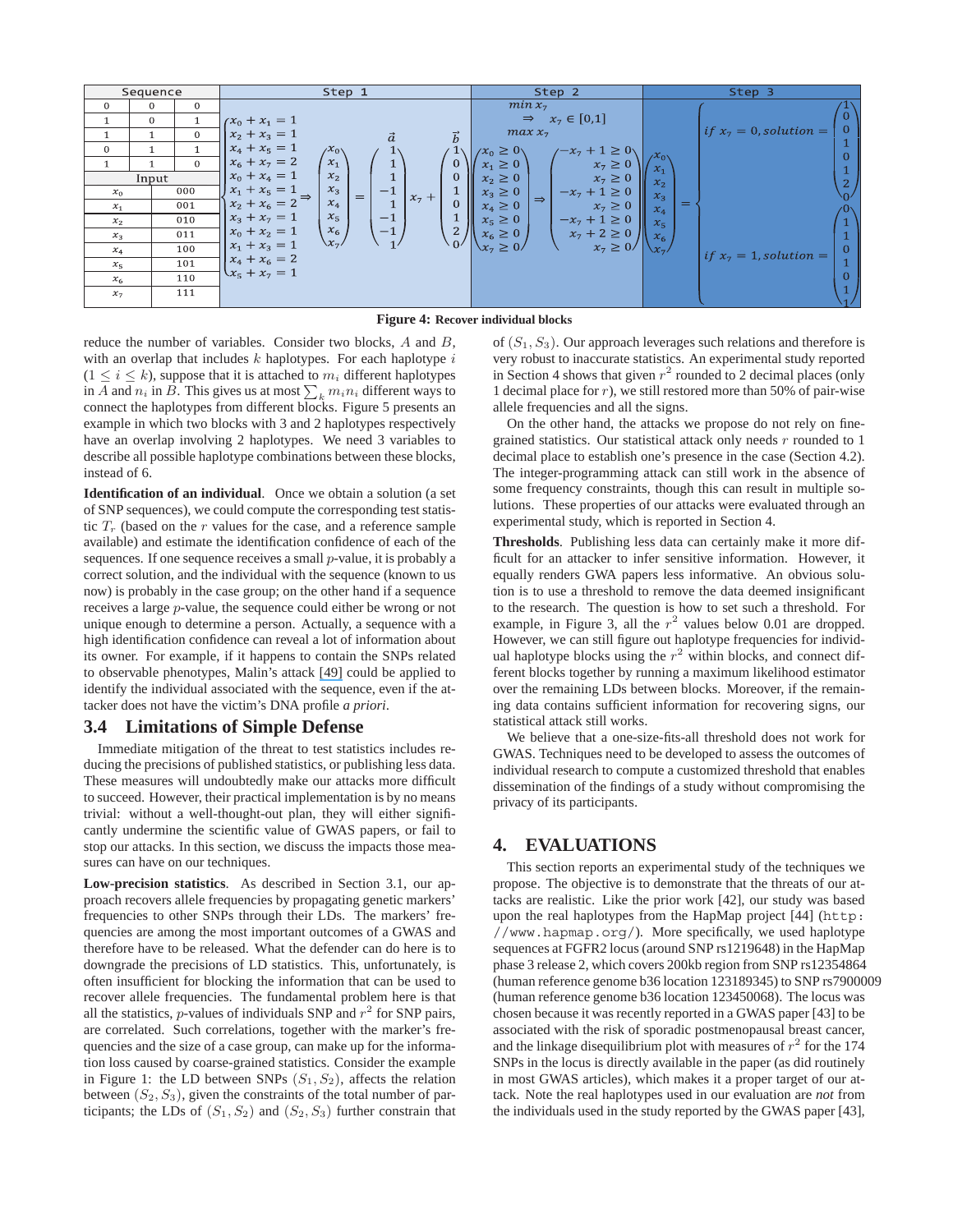|        | . .                               |                         |                     |           |  |  |  |  |  |  |
|--------|-----------------------------------|-------------------------|---------------------|-----------|--|--|--|--|--|--|
|        | <b>Statistics Precision</b>       | Recovered Information % |                     |           |  |  |  |  |  |  |
| $r^2$  | $p$ -value                        | single SNP frequency    | pair-wise frequency | sign of r |  |  |  |  |  |  |
| 0.1    | 0.1                               | 12.1                    | 1.8                 | 6.7       |  |  |  |  |  |  |
| 0.1    | 0.00001                           | 40.6                    | 11.7                | 31.7      |  |  |  |  |  |  |
| 0.01   | $\frac{1}{2\sqrt{3}}$             | 100                     | 50.1                | 98.7      |  |  |  |  |  |  |
| 0.001  | $\mathcal{R}$                     | 100                     | 90.4                | 100       |  |  |  |  |  |  |
| 0.0001 | $\frac{d\mathbf{r}}{d\mathbf{x}}$ | 100                     | 95.1                | 100       |  |  |  |  |  |  |

**Table 3: Infer Frequencies and Signs**

but instead from the HapMap database, due to privacy concerns<sup>5</sup>.

In our experiment, we randomly chose a population of 200 with Africa backgrounds, half as cases and other half as controls. Association statistics of the population were first computed, including pair-wise  $r^2$  of the case group and p-values of individual SNPs estimated from Pearson?s chi-square. Our attacks were evaluated over these statistics, together with the knowledge of the sizes of the case and control groups and the allele frequencies of a SNP treated as a genetic marker (SNP rs1219648). Such information is typically reported in a GWAS paper and its supplementary materials, or at the very least, can be conveniently acquired from authors of the paper. Following we describe our evaluation of the techniques for inferring allele frequencies, identifying individuals and recovering SNP sequences.

## **4.1 Inferring Allele Frequencies and Signs**

The first step of our attack was to infer the allele frequencies for both individual SNPs and SNP pairs from the statistics. Our approach started with the marker and propagated its frequencies to other SNPs through their  $r^2$ . During this process, a constraint solver (cream [1]) was used to search for the unique solutions for the allele counts and the pair-wise allele counts within the population under the constraints posed by the  $r^2$ , the p-values and the population sizes, as described in Section 3.1. The solver also recovered the signs of  $r$ , if they could be uniquely determined. In our experiment, we evaluated this approach against the statistics with various precisions. The outcomes are illustrated in Table 3.

The experiment demonstrates the prowess of our technique. Given an  $r^2$  rounded to 2 decimal places, which amounts to 1 decimal place for  $r$ , we successfully recovered all the single-SNP frequencies, half of pair-wise frequencies and almost all the signs for  $r$ , regardless of the precisions of p-values. 95% of pair-wise frequencies were identified when the precision of  $r^2$  reached 4 decimal places. An interesting observation is that  $p$ -values could make up for the loss of precision in  $r^2$ : an  $r^2$  of 1 decimal place, once paired with a p-value of 5 decimal places, could be used to restore more than 30% of signs. On the other hand, GWAS papers typically offer p-values rounded to 4 to 5 decimal places (often in the sup-plementary materials [58, 54, [64,](https://www.researchgate.net/publication/278262276_Replication_of_genome-wide_association_signals_in_UK_samples_reveals_risk_loci_for_type_2_diabetes_June_pg_1336_2007?el=1_x_8&enrichId=rgreq-ed46c1f516e579eea4f21d145b4a598d-XXX&enrichSource=Y292ZXJQYWdlOzIyMTYwOTE5NDtBUzoxMDM2OTY3NzE4NDYxNTJAMTQwMTczNDY0NTU4Ng==) 40]), and  $r^2$  even to 8 decimal places [43]. This is more than enough for our attack.

## **4.2 Identifying Individuals**

Evaluation of the power of the  $T_r$  statistic based on simulation **experiments**. Based on reference groups drawn from the first order inhomogeneous Markov chain (see section 3.2), we estimated the power of our statistical attack. If not mentioned otherwise, the simulation model is built from the FGFR2 loci with 230 SNP sequences of the YRI population (Yoruba in Ibadan, Nigeria) from the HapMap database. We first compared our attack with the one proposed by Homer et al. We found that the power of statistical attack on  $r^2$  using the  $T_r$  statistic is much higher than the attack on single SNP profiles, using the statistic  $T_p = \sum_j D(Y_j)$ , where



**Figure 6: Comparison of estimated probability density functions of the test statistic on pairwise** r **values**  $(T_r, \text{ left})$  **vs.** the test statistic based on single SNP frequencies  $(T_p,$  right). The **probability density is estimated based on 1000 rounds of simulations with 1 fixed victim, 200 cases and 200 references.**

 $D(Y_i)$  is defined in equation 1, akin to the statistc proposed by Homer et al. (see Figure 6). Let  $H_0$  be the null hypothesis (the victim is not in the case group), and let  $H_A$  be the alternative hypothesis (the victim is in the case group). We note that the power of the statistic is higher if the overlapping portion of the two distributions (under  $H_0$  and  $H_A$ , respectively) is smaller (Figure 6). We estimate the distribution of  $H_0$  by sampling the victim and the cases independently, and the distribution of  $H_A$  by including the victim's SNP sequence into the sampled case group. For 200 sequences of 174 SNPs at the FGFR2 locus in each of the case and control groups,  $T_r$  statistic can identify 80% individuals in the case group at fixed type I error of 0.05 (or 95% confidence), while  $T_p$ statistic can only identify around 9%. Note that the lower bound of the power for any statistic equals type I error (5%); thus  $T_r$  statistic is about 20 times more powerful. For  $T_p$  to reach a similar power, around 30 times more SNPs are required (i.e. 5000 SNPs).

We next analyzed the performance of the statistical attack under the setting of different parameters, including the SNP sequence of the victim, the case group size, quality of the reference group and the precision of reported  $r^2$ . Using the simulation based on the Markov model for human populations, we found that  $T_r$  approximately follows a normal distribution (Figure 6), and the *standard deviation* of the distribution under the null hypothesis is nearly constant with respect to various SNP sequence of the victim and varous ethnic group the cases belong to, as long as the sample size and number of SNPs are fixed. This implies that we may not need to re-deduce the null distribution for every test carried out. Interestingly, on the contrary, the power of attack actually depends on all these factors. In a set of simulations with 100 SNPs, 200 cases and 200 references, we found that power of attack can vary from 30% to 80% (with average 62% and standard error 11%) depending on the SNP sequences of the cases. When we looked into the ethnic group of the cases, we found that the power for cases from Africa (population YRI, Yoruba in Ibadan, Nigeria) is higher than those from central Europe or east Asia (data not shown), indicating that some individuals (from some ethnic groups) are easier to be identified than others, presumably because they carried more sensitive SNPs than the others. Finally, we examined the power of attack on cases with various sizes, ranging from 50 to 1600 (table 4). Note that even when the case is very large (e.g. 1600, larger than typical GWAS studies), there are still a significant proportion (18.1%) of cases who can be identified confidently. This result suggested that with a single locus (of 174 SNPs), our statistical attack has the potential to identify many individuals in a typical GWAS study.

We evaluated our attack against two types of defenses, namely the *low precision* approach (only providing low precision values for r in the GWAS paper) and the *threshold* defense (removing r values below the threshold). We found the performance of the statistical test is very robust to both countermeasures. At very strong defense level, e.g. threshold 0.1 for  $|r|$ , or the precision level of

<sup>&</sup>lt;sup>5</sup> Actually, to acquire the genome data from a real GWAS, one needs to sign an agreement that forbids use of the data for personal identification.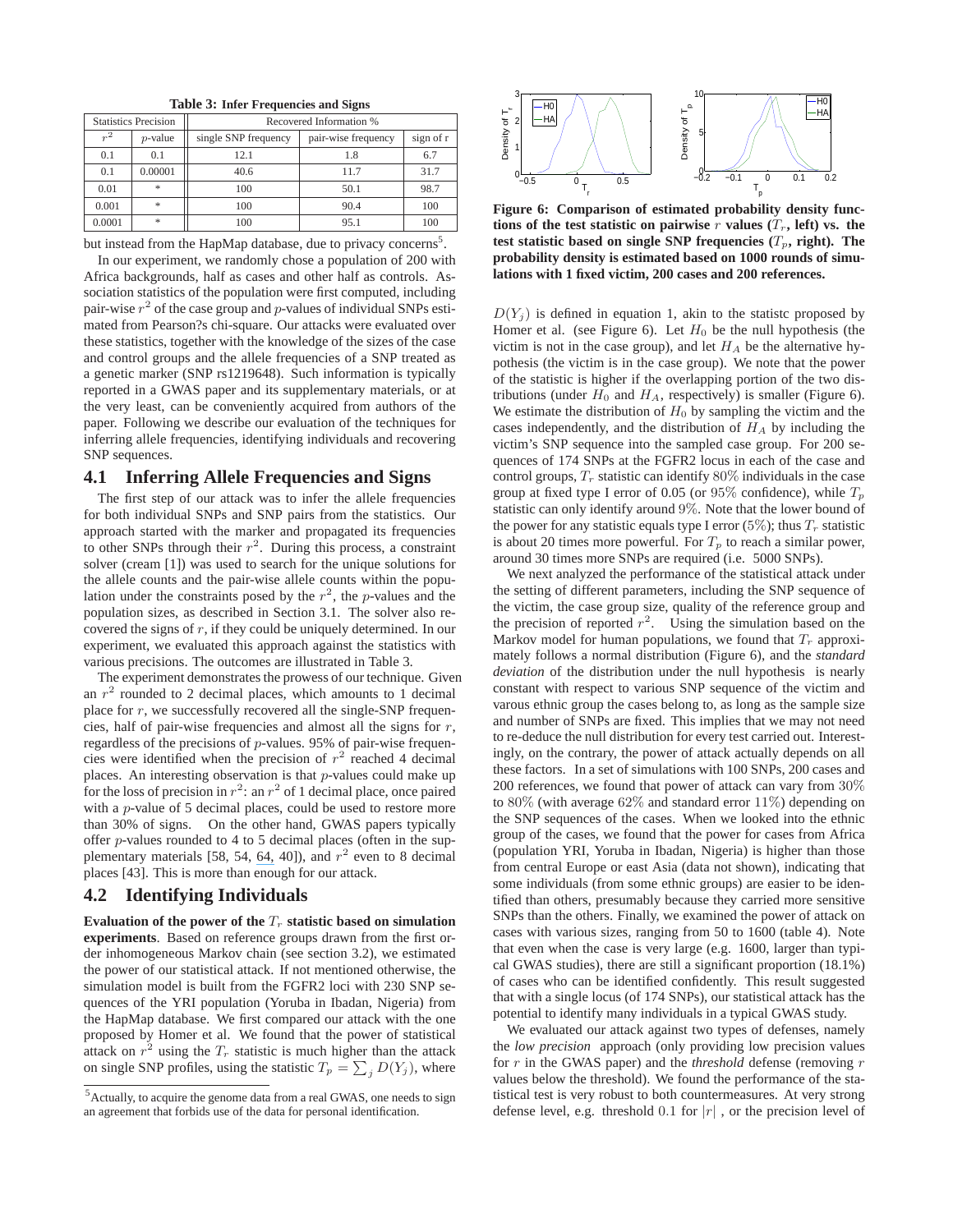

**Figure 7: Evaluation of the power of the statistical attack. (A) Realistic attacks using good references. SNP sequences retrieved** from Hapmap database are used as cases (Case, red dots), references(Ref, green dots) as well as the tests (Test, blue dots and Test1, **black** dots). Individuals in  $Ref/Test/Test$  are marked if they have 100% (\*) or  $> 95\%$  (x) identity with some individuals in *Cases*. **In the left plot,** *Case***/***Ref***/***Test* **SNP sequences are taken from** *YRI* **(Yoruba in Ibadan, Nigeria), while** *Test1* **haplotypes are from a different population** *JPT+CHB***(Japanese in Tokyo, Japan, and Han Chinese in Beijing, China). In the right plot,** *Case***/***Ref***/***Test* **are from** *JPT+CHB***, with** *Test1* **from** *YRI***. (B). Realistic attacks using average references. Legend should be interpreted the same as in** *A* **except that there is no** *Test1.* **Here cases are taken from** *yri* **population, whereas references are taken from a different (but related) population** *ASW* **(African ancestry in Southwest USA) (C). Estimated** p**-values for the attack shown in the right plot of** *<sup>A</sup>***.** The variance under the null distribution were estimated by  $T_r$  values from the groups of *Test* and *Test1***.** 

Table 4: Dependence of the statistical power of the  $T_r$  on sam**ple size based on the simulation on the FGFR2 locus.** N **is the number of SNP sequences in the case groups (the same as the number in the reference group).**

|                                            | 50 100 200 400 800 1600 |  |  |  |
|--------------------------------------------|-------------------------|--|--|--|
| power $(\%)$ 99.9 85.7 67.2 40.4 36.2 18.1 |                         |  |  |  |

**Table 5: Percentage of statistical power (at 0.05 Type I error)** left at various precision of input data  $r^C$ . The power **is estimated based on 1000 rounds of simulated attacks. The number of cases and controls are both 200. The individual SNP sequences were randomly draanw from the inhomogenous Markov Chain built on 230 SNP sequences of the FGFR2 locus from the HapMap phase 3 YRI (Africa) population.**

| Precision of $r^C$ 0.5 0.2 0.1 0.01 |  |       |     | 0.001 |
|-------------------------------------|--|-------|-----|-------|
| $\%$ power $\pi$ left 12            |  | 74 85 | 100 | 100   |
|                                     |  |       |     |       |

1 decimal place, majority of the statistical power (79% and 85% respectively) is retained. The results are shown in table 5.

**The power of realistic attacks**. The simulations described above can generate a large set of SNP sequences, thus enabled us to systematically analyze the power of our statistical attack. As a further step, we want to evaluate the performance of the statistical attack with a realistic setting. Three types of attacks were experimented (Figure 7). In each of them, three groups (C - case group, R - reference group, and T - test group) of real SNP sequences of FGFR2 locus are retrieved from different populations in HapMap database (see section 3.2 for details); then, for each SNP sequence  $H$  from Case, Reference, and Test,  $T_r$  is computed based on H and r values from Case and Reference (see figure 2). Note that the individuals in the test group are completely independent from the case and the reference, and therefore the mean of their  $T_r$  is zero. In the first two types of attacks, Case and Reference individuals are taken from a same population (YRI, Yoruba in Ibadan, Nigeria, or JPT+CHB, Japanese in Tokyo, Japan, and Han Chinese in Beijing, China). This mimics the situation where we have a good reference sample that resemble the case group very well. In the third type of experiments, Case (from YRI) and Reference (from ASW - African ancestry in Southwest USA) are taken from a different but related population. This mimics the situation where we do not have a good reference sample, but have to use an *average* reference sample available from a public data source. For each experiment, with the case and reference SNP sequences fixed,  $T_r$  value is computed for each SNP sequence in the case, reference, and the test groups.

The results from these realistic attacks are promising. For the two experiments with good references, many individuals in the case group receiving higher  $T_r$  values than individuals from other groups (Figure 7B), suggesting that many SNP sequences in the case group can indeed be identified with relatively high confidence, with p-values from 0.01 to  $10^{-5}$  (Figure 7C and data not shown). While for the situation where an average reference is used, there will be a drop of the discrimination power (Figure 7C compared with figure 7B right), however there is still a significant amount of power left, making the attack still possible. Note that in many GWAS studies, data for more than one loci are provided, which makes the attack is even more powerful.

To estimate the confidence  $(p$ -values) for each victim, we only need to estimated the variance of  $T_r$  under the null hypothesis <sup>6</sup>.<br>One approach is to build a Markov chain from the reference sample One approach is to build a Markov chain from the reference sample (which is known to the attacker), and then estimate the variance by the simulation experiment (see 3.2 for details). A second approach is to estimate the variance directly from  $T_r$  values obtained from individuals of the test sample. It turns out the second approach gives relatively more conservative estimations, whereas the first approach gives over-optimistic estimation that may lead to a lot of false positives. Figure 7C gives an example of estimated p-values for the attack with a good reference. One interesting observation is that, many non-case individuals could also receive relatively small pvalues, especially when they are not completely independent from some case individuals (Figure 7C). This is expected, since the objective of our statistical attack, essentially, is to test the (genetic) independence of the victim with the case individuals.

## **4.3 Recovering SNPs**

We implemented the Integer-Programming attack using Matlab, based upon two toolboxes, rref [6] for solving systems of linear equations, and bintprog [3] for integer programming. This implementation was run on our dataset to recover the SNP sequences for all 100 individuals from their pair-wise allele frequencies. In the attack, we partitioned the sequences into small blocks according to the LDs of the locus, as demonstrated by the  $r^2$ . Block size varied around 10 SNPs. Haplotypes within individual blocks were first restored through solving linear-equation systems and integer programming, and then connected together using overlapping blocks in accordance to the LDs, as described in Section 3.3. This attack was run on a system with 2.80GHz Core 2 Duo processor and 3GB memory. Within 12 hours, we successfully restored the 174 SNPs for all 100 participants. This demonstrates that the threat of the integer programming attack is realistic.

## **5. DISCUSSION**

<sup>6</sup>We may need to estimate the expected values of  $T_r$  if an average reference sample is used. reference sample is used.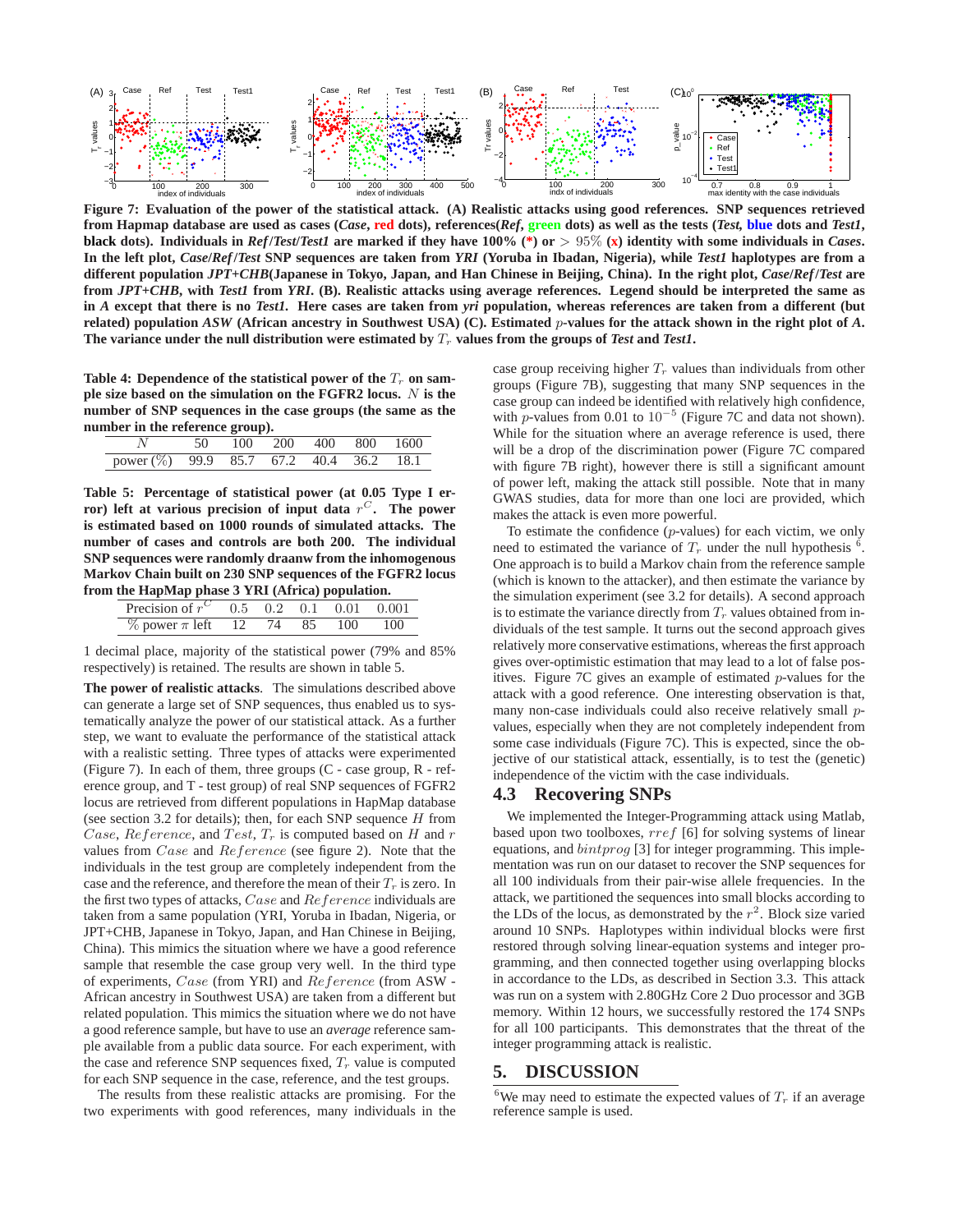A GWAS can either analyze individuals' genotypes or phase them into haplotypes before the analysis happens. The maturity of phasing technologies makes the use of haplotypes, which carries more information, increasingly a trend [62, 60, 20, 15, 26, 29]. Although we present our attacks in the context of haplotypes, some of the techniques involved can actually be applied to genotypes. Specifically, our statistical attack can still identify an individual from pair-wise allele frequencies estimated from genotypes, as long as such estimate does not switch the signs of  $r^C$  in a large scale. The integer programming attack may not be directly applicable to genotypes, because it needs consistent pair-wise frequencies. However, we could use it to restore genotypes if pair-wise frequencies reported by GWAS papers can be mapped back to the frequencies of genotype. This is possible if we can identify the inputs of the MLE that builds those frequencies from its outputs. Further exploration of this direction is left to future research.

The attacks we propose could be defeated by well-planned countermeasures. A potential approach can be adding noise to published dataset. This, however, needs to be done carefully, because the noise can undermine the scientific values of a paper, making others hard to repeat the experiments reported by a GWAS. One technique we can use is to adjust some of the published LDs to the extent that the signs of  $r$  are just changed. This requires a careful selection of a set of SNP pairs, whose LDs are not significantly affected by switch of signs. Examples of the SNPs are those with very close  $C_{00}C_{11}$  and  $C_{01}C_{10}$ . Also important here is the assurance that other unperturbed LDs do not give an attacker sufficient statistical powers to identify an individual. Another approach is to selectively remove some data. For example, dropping some LD statistics can interrupt the path for propagating markers' frequencies, and as a result, makes allele frequencies more difficult to recover. Fundamentally, effective defense against our attacks can be achieved by enforcing differential privacy: that is, the presence of an individual in the case group changes nothing but negligible statistical features of the group. For example, GWAS researchers can use our statistic to check the data to be published: if an individual's SNP sequence, once added, noticeably alters  $r$ , they can decide to remove it from the dataset. We will study such defense techniques in the follow-up research.

## **6. RELATED WORK**

The problem of releasing aggregate data in privacy-preserving ways has been intensively studied in the areas like privacy-preserving data analysis [\[31,](https://www.researchgate.net/publication/225451636_Differential_Privacy?el=1_x_8&enrichId=rgreq-ed46c1f516e579eea4f21d145b4a598d-XXX&enrichSource=Y292ZXJQYWdlOzIyMTYwOTE5NDtBUzoxMDM2OTY3NzE4NDYxNTJAMTQwMTczNDY0NTU4Ng==) [36\]](https://www.researchgate.net/publication/4234765_Models_and_Methods_for_Privacy-Preserving_Data_Analysis_and_Publishing?el=1_x_8&enrichId=rgreq-ed46c1f516e579eea4f21d145b4a598d-XXX&enrichSource=Y292ZXJQYWdlOzIyMTYwOTE5NDtBUzoxMDM2OTY3NzE4NDYxNTJAMTQwMTczNDY0NTU4Ng==), statistical disclosure control [19, [21,](https://www.researchgate.net/publication/221559370_Practical_privacy_The_SulQ_framework?el=1_x_8&enrichId=rgreq-ed46c1f516e579eea4f21d145b4a598d-XXX&enrichSource=Y292ZXJQYWdlOzIyMTYwOTE5NDtBUzoxMDM2OTY3NzE4NDYxNTJAMTQwMTczNDY0NTU4Ng==) [34\]](https://www.researchgate.net/publication/228726328_Datamining_and_disclosure_limitation_for_categorical_statistical_databases?el=1_x_8&enrichId=rgreq-ed46c1f516e579eea4f21d145b4a598d-XXX&enrichSource=Y292ZXJQYWdlOzIyMTYwOTE5NDtBUzoxMDM2OTY3NzE4NDYxNTJAMTQwMTczNDY0NTU4Ng==), inference control [\[25\]](https://www.researchgate.net/publication/3189560_Auditing_and_Inference_Control_in_Statistical_Databases?el=1_x_8&enrichId=rgreq-ed46c1f516e579eea4f21d145b4a598d-XXX&enrichSource=Y292ZXJQYWdlOzIyMTYwOTE5NDtBUzoxMDM2OTY3NzE4NDYxNTJAMTQwMTczNDY0NTU4Ng==), privacy-preserving data mining [\[12,](https://www.researchgate.net/publication/2407250_On_the_Design_and_Quantification_of_Privacy_Preserving_Data_Mining_Algorithms?el=1_x_8&enrichId=rgreq-ed46c1f516e579eea4f21d145b4a598d-XXX&enrichSource=Y292ZXJQYWdlOzIyMTYwOTE5NDtBUzoxMDM2OTY3NzE4NDYxNTJAMTQwMTczNDY0NTU4Ng==) [13\]](https://www.researchgate.net/publication/262235629_Privacy-preserving_data_mining?el=1_x_8&enrichId=rgreq-ed46c1f516e579eea4f21d145b4a598d-XXX&enrichSource=Y292ZXJQYWdlOzIyMTYwOTE5NDtBUzoxMDM2OTY3NzE4NDYxNTJAMTQwMTczNDY0NTU4Ng==), and private data analysis [\[32,](https://www.researchgate.net/publication/225124717_Calibrating_Noise_to_Sensitivity_in_Private_Data_Analysis?el=1_x_8&enrichId=rgreq-ed46c1f516e579eea4f21d145b4a598d-XXX&enrichSource=Y292ZXJQYWdlOzIyMTYwOTE5NDtBUzoxMDM2OTY3NzE4NDYxNTJAMTQwMTczNDY0NTU4Ng==) [53\]](https://www.researchgate.net/publication/221591259_Smooth_sensitivity_and_sampling_in_private_data_analysis?el=1_x_8&enrichId=rgreq-ed46c1f516e579eea4f21d145b4a598d-XXX&enrichSource=Y292ZXJQYWdlOzIyMTYwOTE5NDtBUzoxMDM2OTY3NzE4NDYxNTJAMTQwMTczNDY0NTU4Ng==).

Privacy problems in GWAS, however, are related to special structures of genome data (linkage disequilibrium) and background information (reference populations), which have not been studied in prior research. Recently, research has been conducted on privacypreserving genome computing [\[17,](https://www.researchgate.net/publication/2882256_Secure_and_Private_Sequence_Comparisons?el=1_x_8&enrichId=rgreq-ed46c1f516e579eea4f21d145b4a598d-XXX&enrichSource=Y292ZXJQYWdlOzIyMTYwOTE5NDtBUzoxMDM2OTY3NzE4NDYxNTJAMTQwMTczNDY0NTU4Ng==) [45,](https://www.researchgate.net/publication/4339948_Towards_Practical_Privacy_for_Genomic_Computation?el=1_x_8&enrichId=rgreq-ed46c1f516e579eea4f21d145b4a598d-XXX&enrichSource=Y292ZXJQYWdlOzIyMTYwOTE5NDtBUzoxMDM2OTY3NzE4NDYxNTJAMTQwMTczNDY0NTU4Ng==) [23\]](https://www.researchgate.net/publication/220335801_Privacy-Preserving_Matching_of_DNA_Profiles?el=1_x_8&enrichId=rgreq-ed46c1f516e579eea4f21d145b4a598d-XXX&enrichSource=Y292ZXJQYWdlOzIyMTYwOTE5NDtBUzoxMDM2OTY3NzE4NDYxNTJAMTQwMTczNDY0NTU4Ng==). Those approaches are more to do with preventing a party from accessing sensitive data, than protecting sensitive information from being inferred from the outcome of a computation. A recently proposed concept highly related to our attacks is *differential privacy* [\[31\]](https://www.researchgate.net/publication/225451636_Differential_Privacy?el=1_x_8&enrichId=rgreq-ed46c1f516e579eea4f21d145b4a598d-XXX&enrichSource=Y292ZXJQYWdlOzIyMTYwOTE5NDtBUzoxMDM2OTY3NzE4NDYxNTJAMTQwMTczNDY0NTU4Ng==). Loosely speaking, the concept ensures that removing or adding an individual's record to a database does not substantially changes the statistics calculated from the database. So far, this has been achieved through adding noise [\[18,](https://www.researchgate.net/publication/221559358_Privacy_Accuracy_and_Consistency_Too_A_Holistic_Solution_to_Contingency_Table_Release?el=1_x_8&enrichId=rgreq-ed46c1f516e579eea4f21d145b4a598d-XXX&enrichSource=Y292ZXJQYWdlOzIyMTYwOTE5NDtBUzoxMDM2OTY3NzE4NDYxNTJAMTQwMTczNDY0NTU4Ng==) [32,](https://www.researchgate.net/publication/225124717_Calibrating_Noise_to_Sensitivity_in_Private_Data_Analysis?el=1_x_8&enrichId=rgreq-ed46c1f516e579eea4f21d145b4a598d-XXX&enrichSource=Y292ZXJQYWdlOzIyMTYwOTE5NDtBUzoxMDM2OTY3NzE4NDYxNTJAMTQwMTczNDY0NTU4Ng==) [21\]](https://www.researchgate.net/publication/221559370_Practical_privacy_The_SulQ_framework?el=1_x_8&enrichId=rgreq-ed46c1f516e579eea4f21d145b4a598d-XXX&enrichSource=Y292ZXJQYWdlOzIyMTYwOTE5NDtBUzoxMDM2OTY3NzE4NDYxNTJAMTQwMTczNDY0NTU4Ng==). Such an approach, if carefully designed, could mitigate the threat of the attacks we propose. For example, if the noise is used in a way that only the signs of some LDs are changed, the statistical power of our attack can be weakened while the scientific values of the paper can be largely preserved. Research on this direction is left as our future work.

Recovering individuals' SNP sequences is essentially the problem of contingency table release, which has been studied in statistics community for decades [\[22,](https://www.researchgate.net/publication/247712451_Teoria_Statistica_Delle_Classi_e_Calcolo_Delle_Probabilita?el=1_x_8&enrichId=rgreq-ed46c1f516e579eea4f21d145b4a598d-XXX&enrichSource=Y292ZXJQYWdlOzIyMTYwOTE5NDtBUzoxMDM2OTY3NzE4NDYxNTJAMTQwMTczNDY0NTU4Ng==) [41,](https://www.researchgate.net/publication/247445642_Scale-Invariant_Correlation_Theory?el=1_x_8&enrichId=rgreq-ed46c1f516e579eea4f21d145b4a598d-XXX&enrichSource=Y292ZXJQYWdlOzIyMTYwOTE5NDtBUzoxMDM2OTY3NzE4NDYxNTJAMTQwMTczNDY0NTU4Ng==) [24,](https://www.researchgate.net/publication/4741702_Sequential_Monte_Carlo_Methods_for_Statistical_Analysis_of_Table?el=1_x_8&enrichId=rgreq-ed46c1f516e579eea4f21d145b4a598d-XXX&enrichSource=Y292ZXJQYWdlOzIyMTYwOTE5NDtBUzoxMDM2OTY3NzE4NDYxNTJAMTQwMTczNDY0NTU4Ng==) [63,](https://www.researchgate.net/publication/2128223_Sequential_importance_sampling_for_multiway_tables?el=1_x_8&enrichId=rgreq-ed46c1f516e579eea4f21d145b4a598d-XXX&enrichSource=Y292ZXJQYWdlOzIyMTYwOTE5NDtBUzoxMDM2OTY3NzE4NDYxNTJAMTQwMTczNDY0NTU4Ng==) [27\]](https://www.researchgate.net/publication/263751263_Bounds_for_cell_entries_in_contingency_tables_induced_by_fixed?el=1_x_8&enrichId=rgreq-ed46c1f516e579eea4f21d145b4a598d-XXX&enrichSource=Y292ZXJQYWdlOzIyMTYwOTE5NDtBUzoxMDM2OTY3NzE4NDYxNTJAMTQwMTczNDY0NTU4Ng==) in the context of census. Consider an individual's record in a database as a row, which consists of  $k$  binary attributes. A contingency table is a vector that describes, for each combination of k attributes (called a *setting*), the counts of the rows satisfying this setting. Typically, only the counts (called *marginals*) of different settings are published, instead of the table. What an attacker wants to do is to infer the table from the marginals.

In our integer programming attack, individual SNP frequencies and pair-wise frequencies are actually such marginals. However, existing techniques [\[63\]](https://www.researchgate.net/publication/2128223_Sequential_importance_sampling_for_multiway_tables?el=1_x_8&enrichId=rgreq-ed46c1f516e579eea4f21d145b4a598d-XXX&enrichSource=Y292ZXJQYWdlOzIyMTYwOTE5NDtBUzoxMDM2OTY3NzE4NDYxNTJAMTQwMTczNDY0NTU4Ng==) cannot be directly applied to recover SNPs from them, because of the scale of our problem: up to our knowledge, prior research can only handle as many as 16 attributes [\[27\]](https://www.researchgate.net/publication/263751263_Bounds_for_cell_entries_in_contingency_tables_induced_by_fixed?el=1_x_8&enrichId=rgreq-ed46c1f516e579eea4f21d145b4a598d-XXX&enrichSource=Y292ZXJQYWdlOzIyMTYwOTE5NDtBUzoxMDM2OTY3NzE4NDYxNTJAMTQwMTczNDY0NTU4Ng==), while our attack needs to work on 174 attributes. This was achieved in our research by taking advantage of special properties of genomic data. Our "divide-and-conquer" approach made full use of the correlations among different SNPs, which can be observed from published  $r^2$ . More specifically, we first partitioned a SNP sequence into small blocks according to their LDs, which significantly increases the chance for restoring these blocks because the LDs within the same blocks are strong; then, individual blocks were connected using their aggregate correlations. The techniques designed for this purpose, solving linear equations and use of overlapping blocks in particular, are novel, up to our knowledge.

GWAS, with its' first papers came out in 2005 [\[33,](https://www.researchgate.net/publication/7973574_Complement_Factor_H_Polymorphism_and_Age-Related_Macular_Degeneration?el=1_x_8&enrichId=rgreq-ed46c1f516e579eea4f21d145b4a598d-XXX&enrichSource=Y292ZXJQYWdlOzIyMTYwOTE5NDtBUzoxMDM2OTY3NzE4NDYxNTJAMTQwMTczNDY0NTU4Ng==) [39\]](https://www.researchgate.net/publication/6955951_Complement_Factor_H_Increases_Risk_for_Atrophic_Age-Related_Macular_Degeneration?el=1_x_8&enrichId=rgreq-ed46c1f516e579eea4f21d145b4a598d-XXX&enrichSource=Y292ZXJQYWdlOzIyMTYwOTE5NDtBUzoxMDM2OTY3NzE4NDYxNTJAMTQwMTczNDY0NTU4Ng==), is a new population genetics approach that was enabled by the high throughput genome technology and advanced computational methods [51]. As a technique to discover previously hard-to-find disease susceptibility genes, it has shown great potentials in promoting the understanding of human diseases [51]. While GWAS methods continues being improved thanking to the efforts of many researchers, few researcher has looked into the privacy risks in GWAS [\[48,](https://www.researchgate.net/publication/5472234_From_Genetic_Privacy_to_Open_Consent?el=1_x_8&enrichId=rgreq-ed46c1f516e579eea4f21d145b4a598d-XXX&enrichSource=Y292ZXJQYWdlOzIyMTYwOTE5NDtBUzoxMDM2OTY3NzE4NDYxNTJAMTQwMTczNDY0NTU4Ng==) [37\]](https://www.researchgate.net/publication/6286974_The_Uneasy_Ethical_and_Legal_Underpinnings_of_Large-Scale_Genomic_Biobanks?el=1_x_8&enrichId=rgreq-ed46c1f516e579eea4f21d145b4a598d-XXX&enrichSource=Y292ZXJQYWdlOzIyMTYwOTE5NDtBUzoxMDM2OTY3NzE4NDYxNTJAMTQwMTczNDY0NTU4Ng==). The most relevant work other than Homer et al. is the association study based on the *pooled* genotypes, i.e. the aggregate genotype profiles of a group of cases and controls (rather than for each individual of them) were used in the SNP marker discovery, e.g by Yang et.al. [\[61\]](https://www.researchgate.net/publication/7136915_PDA_pooled_DNA_analyzer?el=1_x_8&enrichId=rgreq-ed46c1f516e579eea4f21d145b4a598d-XXX&enrichSource=Y292ZXJQYWdlOzIyMTYwOTE5NDtBUzoxMDM2OTY3NzE4NDYxNTJAMTQwMTczNDY0NTU4Ng==). These approaches, though adopting a similar experimental setting, aim to address a distinct problem as our approach, that is, to retrieve SNPs (or SNP sequences) significantly associated with the disease, which tend to be the common genetic features of the disease population rather than the features specific to the individuals in the case group, and hence cannot be used for the individual identification.

#### **7. CONCLUSION**

GWAS is among the most active research areas in biomedical research. It is also the area fraught with privacy concerns. The recent work by Homer et al. [42] demonstrates that personal identification is plausible by analyzing a large number of allele frequencies related to GWAS. The privacy threat of this kind has been found in our research to be even more realistic than expected. In this paper, we report two new techniques that can lead to identification of the participants of a GWAS from a small set of statistics, as those routinely published in GWAS papers. One of the techniques can statistically determine the presence of an individual in the case group, based upon the LDs among as few as a couple of hundred SNPs. The other attack can even recover all participants' SNP sequences related to the statistics. We also show that these attacks work on coarse-grained statistics. Our experimental study further justifies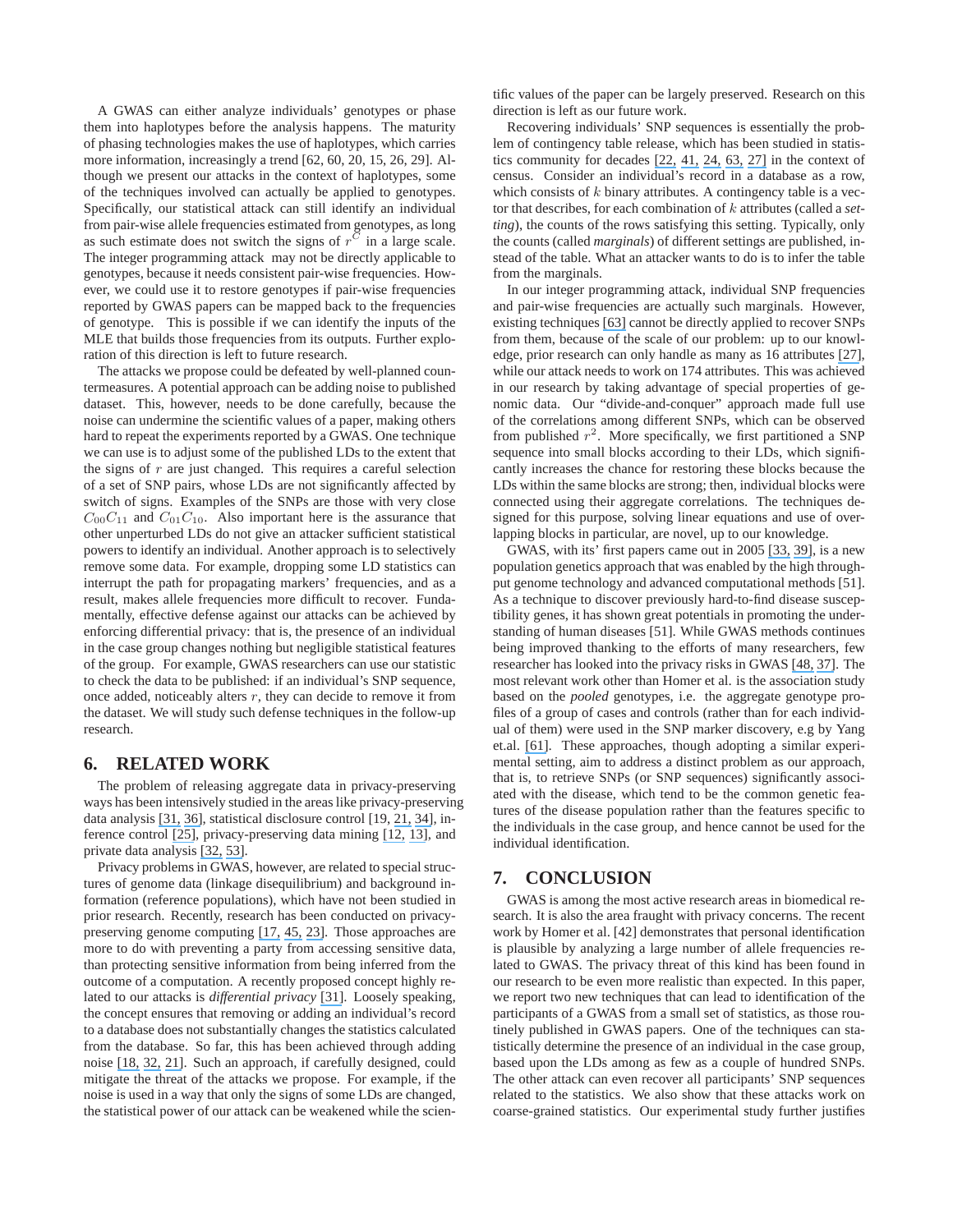the concerns of such threats, which were shown to be capable of cracking statistics computed from real genome data.

A further step in this important direction will be evaluation of information leaks in GWAS and development of effective countermeasures. The tendency of sharing and reusing the data from prior GWAS will certainly open new avenues for attacks. On the defense side, we believe that research in statistical disclosure control, differential privacy in particular, can offer an effective guideline to mitigate and ultimately eliminate the privacy threat to GWAS.

## **8. REFERENCES**

- [1] Cream: Class library for constraint programming in java. http://bach.istc.kobe-u.ac.jp/cream/, 2003.
- [2] Haplotype estimation and association. http://slack.ser. man.ac.uk/theory/association\_hap.html, 2005.
- [3] bintprog: solve binary integer programming problems. http://www.mathworks.com/access/helpdesk/help/ toolbox/optim/index.html?/access/helpdesk/ help/toolbox/optim/ug/bintprog.html, 2008.
- [4] Company to sequence 1,000 human genomes in 2009 for \$5,000 each. http://www.medicalnewstoday.com/articles/ 124572.php, 2008.
- [5] Nih background fact sheet on gwas policy update. http://grants.nih.gov/grants/gwas/background\_ fact\_sheet\_20080828.pdf, 2008.
- [6] rref: Reduced row echelon form. http://www.mathworks. com/access/helpdesk/help/techdoc/index.html? /access/helpdesk/help/techdoc/ref/rref.html, 2008.
- [7] Genome-wide association studies. http://grants.nih.gov/grants/gwas/, 2009.
- [8] International hapmap project. http://www.hapmap.org/, 2009.
- [9] The origins of haplotypes. http://www.hapmap.org/originhaplotype.html.en, 2009.
- [10] Policy for sharing of data obtained in nih supported or conducted genome-wide association studies (gwas). http://grants.nih.gov/grants/guide/ notice-files/NOT-OD-07-088.html#principles, 2009.
- [11] The r project for statistical computing. http://www.r-project.org/, 2009.
- [12] [D. Agrawal and C. C. Aggarwal. On the design and quantification of](https://www.researchgate.net/publication/2407250_On_the_Design_and_Quantification_of_Privacy_Preserving_Data_Mining_Algorithms?el=1_x_8&enrichId=rgreq-ed46c1f516e579eea4f21d145b4a598d-XXX&enrichSource=Y292ZXJQYWdlOzIyMTYwOTE5NDtBUzoxMDM2OTY3NzE4NDYxNTJAMTQwMTczNDY0NTU4Ng==) [privacy preserving data mining algorithms. In](https://www.researchgate.net/publication/2407250_On_the_Design_and_Quantification_of_Privacy_Preserving_Data_Mining_Algorithms?el=1_x_8&enrichId=rgreq-ed46c1f516e579eea4f21d145b4a598d-XXX&enrichSource=Y292ZXJQYWdlOzIyMTYwOTE5NDtBUzoxMDM2OTY3NzE4NDYxNTJAMTQwMTczNDY0NTU4Ng==) *PODS '01: [Proceedings of the twentieth ACM SIGMOD-SIGACT-SIGART](https://www.researchgate.net/publication/2407250_On_the_Design_and_Quantification_of_Privacy_Preserving_Data_Mining_Algorithms?el=1_x_8&enrichId=rgreq-ed46c1f516e579eea4f21d145b4a598d-XXX&enrichSource=Y292ZXJQYWdlOzIyMTYwOTE5NDtBUzoxMDM2OTY3NzE4NDYxNTJAMTQwMTczNDY0NTU4Ng==) [symposium on Principles of database systems](https://www.researchgate.net/publication/2407250_On_the_Design_and_Quantification_of_Privacy_Preserving_Data_Mining_Algorithms?el=1_x_8&enrichId=rgreq-ed46c1f516e579eea4f21d145b4a598d-XXX&enrichSource=Y292ZXJQYWdlOzIyMTYwOTE5NDtBUzoxMDM2OTY3NzE4NDYxNTJAMTQwMTczNDY0NTU4Ng==)*, pages 247–255, New [York, NY, USA, 2001. ACM.](https://www.researchgate.net/publication/2407250_On_the_Design_and_Quantification_of_Privacy_Preserving_Data_Mining_Algorithms?el=1_x_8&enrichId=rgreq-ed46c1f516e579eea4f21d145b4a598d-XXX&enrichSource=Y292ZXJQYWdlOzIyMTYwOTE5NDtBUzoxMDM2OTY3NzE4NDYxNTJAMTQwMTczNDY0NTU4Ng==)
- [13] [R. Agrawal and R. Srikant. Privacy-preserving data mining.](https://www.researchgate.net/publication/262235629_Privacy-preserving_data_mining?el=1_x_8&enrichId=rgreq-ed46c1f516e579eea4f21d145b4a598d-XXX&enrichSource=Y292ZXJQYWdlOzIyMTYwOTE5NDtBUzoxMDM2OTY3NzE4NDYxNTJAMTQwMTczNDY0NTU4Ng==) *SIGMOD Rec.*[, 29\(2\):439–450, 2000.](https://www.researchgate.net/publication/262235629_Privacy-preserving_data_mining?el=1_x_8&enrichId=rgreq-ed46c1f516e579eea4f21d145b4a598d-XXX&enrichSource=Y292ZXJQYWdlOzIyMTYwOTE5NDtBUzoxMDM2OTY3NzE4NDYxNTJAMTQwMTczNDY0NTU4Ng==)
- [14] A. Agresti. *[Categorical Data Analysis](https://www.researchgate.net/publication/264933916_Categorical_Data_Analysis_2nd_Edn?el=1_x_8&enrichId=rgreq-ed46c1f516e579eea4f21d145b4a598d-XXX&enrichSource=Y292ZXJQYWdlOzIyMTYwOTE5NDtBUzoxMDM2OTY3NzE4NDYxNTJAMTQwMTczNDY0NTU4Ng==)*. New York: [Wiley-Interscience, 2002.](https://www.researchgate.net/publication/264933916_Categorical_Data_Analysis_2nd_Edn?el=1_x_8&enrichId=rgreq-ed46c1f516e579eea4f21d145b4a598d-XXX&enrichSource=Y292ZXJQYWdlOzIyMTYwOTE5NDtBUzoxMDM2OTY3NzE4NDYxNTJAMTQwMTczNDY0NTU4Ng==)
- [15] C. I. Amos et al. Genome-wide association scan of tag snps identifies a susceptibility locus for lung cancer at 15q25.1. 40(5):616–622, 2008.
- [16] [P. Armitage. Tests for linear trends in proportions and frequencies.](https://www.researchgate.net/publication/240277862_Armitage_P_Tests_for_Linear_Trends_in_Proportions_and_Frequencies_Biometrics_11_375-386?el=1_x_8&enrichId=rgreq-ed46c1f516e579eea4f21d145b4a598d-XXX&enrichSource=Y292ZXJQYWdlOzIyMTYwOTE5NDtBUzoxMDM2OTY3NzE4NDYxNTJAMTQwMTczNDY0NTU4Ng==) *Biometrics*[, 11\(4\):375–386, 1955.](https://www.researchgate.net/publication/240277862_Armitage_P_Tests_for_Linear_Trends_in_Proportions_and_Frequencies_Biometrics_11_375-386?el=1_x_8&enrichId=rgreq-ed46c1f516e579eea4f21d145b4a598d-XXX&enrichSource=Y292ZXJQYWdlOzIyMTYwOTE5NDtBUzoxMDM2OTY3NzE4NDYxNTJAMTQwMTczNDY0NTU4Ng==)
- [17] [M. J. Atallah, F. Kerschbaum, and W. Du. Secure and private](https://www.researchgate.net/publication/2882256_Secure_and_Private_Sequence_Comparisons?el=1_x_8&enrichId=rgreq-ed46c1f516e579eea4f21d145b4a598d-XXX&enrichSource=Y292ZXJQYWdlOzIyMTYwOTE5NDtBUzoxMDM2OTY3NzE4NDYxNTJAMTQwMTczNDY0NTU4Ng==) sequence comparisons. In *[WPES '03: Proceedings of the 2003 ACM](https://www.researchgate.net/publication/2882256_Secure_and_Private_Sequence_Comparisons?el=1_x_8&enrichId=rgreq-ed46c1f516e579eea4f21d145b4a598d-XXX&enrichSource=Y292ZXJQYWdlOzIyMTYwOTE5NDtBUzoxMDM2OTY3NzE4NDYxNTJAMTQwMTczNDY0NTU4Ng==) [workshop on Privacy in the electronic society](https://www.researchgate.net/publication/2882256_Secure_and_Private_Sequence_Comparisons?el=1_x_8&enrichId=rgreq-ed46c1f516e579eea4f21d145b4a598d-XXX&enrichSource=Y292ZXJQYWdlOzIyMTYwOTE5NDtBUzoxMDM2OTY3NzE4NDYxNTJAMTQwMTczNDY0NTU4Ng==)*, pages 39–44, New [York, NY, USA, 2003. ACM.](https://www.researchgate.net/publication/2882256_Secure_and_Private_Sequence_Comparisons?el=1_x_8&enrichId=rgreq-ed46c1f516e579eea4f21d145b4a598d-XXX&enrichSource=Y292ZXJQYWdlOzIyMTYwOTE5NDtBUzoxMDM2OTY3NzE4NDYxNTJAMTQwMTczNDY0NTU4Ng==)
- [18] [B. Barak, K. Chaudhuri, C. Dwork, S. Kale, F. McSherry, and](https://www.researchgate.net/publication/221559358_Privacy_Accuracy_and_Consistency_Too_A_Holistic_Solution_to_Contingency_Table_Release?el=1_x_8&enrichId=rgreq-ed46c1f516e579eea4f21d145b4a598d-XXX&enrichSource=Y292ZXJQYWdlOzIyMTYwOTE5NDtBUzoxMDM2OTY3NzE4NDYxNTJAMTQwMTczNDY0NTU4Ng==) [K. Talwar. Privacy, accuracy, and consistency too: a holistic solution](https://www.researchgate.net/publication/221559358_Privacy_Accuracy_and_Consistency_Too_A_Holistic_Solution_to_Contingency_Table_Release?el=1_x_8&enrichId=rgreq-ed46c1f516e579eea4f21d145b4a598d-XXX&enrichSource=Y292ZXJQYWdlOzIyMTYwOTE5NDtBUzoxMDM2OTY3NzE4NDYxNTJAMTQwMTczNDY0NTU4Ng==) [to contingency table release. In](https://www.researchgate.net/publication/221559358_Privacy_Accuracy_and_Consistency_Too_A_Holistic_Solution_to_Contingency_Table_Release?el=1_x_8&enrichId=rgreq-ed46c1f516e579eea4f21d145b4a598d-XXX&enrichSource=Y292ZXJQYWdlOzIyMTYwOTE5NDtBUzoxMDM2OTY3NzE4NDYxNTJAMTQwMTczNDY0NTU4Ng==) *PODS '07: Proceedings of the [twenty-sixth ACM SIGMOD-SIGACT-SIGART symposium on](https://www.researchgate.net/publication/221559358_Privacy_Accuracy_and_Consistency_Too_A_Holistic_Solution_to_Contingency_Table_Release?el=1_x_8&enrichId=rgreq-ed46c1f516e579eea4f21d145b4a598d-XXX&enrichSource=Y292ZXJQYWdlOzIyMTYwOTE5NDtBUzoxMDM2OTY3NzE4NDYxNTJAMTQwMTczNDY0NTU4Ng==) Principles of database systems*[, pages 273–282, New York, NY,](https://www.researchgate.net/publication/221559358_Privacy_Accuracy_and_Consistency_Too_A_Holistic_Solution_to_Contingency_Table_Release?el=1_x_8&enrichId=rgreq-ed46c1f516e579eea4f21d145b4a598d-XXX&enrichSource=Y292ZXJQYWdlOzIyMTYwOTE5NDtBUzoxMDM2OTY3NzE4NDYxNTJAMTQwMTczNDY0NTU4Ng==) [USA, 2007. ACM.](https://www.researchgate.net/publication/221559358_Privacy_Accuracy_and_Consistency_Too_A_Holistic_Solution_to_Contingency_Table_Release?el=1_x_8&enrichId=rgreq-ed46c1f516e579eea4f21d145b4a598d-XXX&enrichSource=Y292ZXJQYWdlOzIyMTYwOTE5NDtBUzoxMDM2OTY3NzE4NDYxNTJAMTQwMTczNDY0NTU4Ng==)
- [19] L. L. Beck. A security machanism for statistical database. *ACM Trans. Database Syst.*, 5(3):316–3338, 1980.
- [20] T. Becker and C. Herold. Joint analysis of tightly linked snps in screening step of genome-wide association studies leads to increased power. 2009.
- [21] [A. Blum, C. Dwork, F. McSherry, and K. Nissim. Practical privacy:](https://www.researchgate.net/publication/221559370_Practical_privacy_The_SulQ_framework?el=1_x_8&enrichId=rgreq-ed46c1f516e579eea4f21d145b4a598d-XXX&enrichSource=Y292ZXJQYWdlOzIyMTYwOTE5NDtBUzoxMDM2OTY3NzE4NDYxNTJAMTQwMTczNDY0NTU4Ng==) the sulq framework. In *[PODS '05: Proceedings of the twenty-fourth](https://www.researchgate.net/publication/221559370_Practical_privacy_The_SulQ_framework?el=1_x_8&enrichId=rgreq-ed46c1f516e579eea4f21d145b4a598d-XXX&enrichSource=Y292ZXJQYWdlOzIyMTYwOTE5NDtBUzoxMDM2OTY3NzE4NDYxNTJAMTQwMTczNDY0NTU4Ng==) [ACM SIGMOD-SIGACT-SIGART symposium on Principles of](https://www.researchgate.net/publication/221559370_Practical_privacy_The_SulQ_framework?el=1_x_8&enrichId=rgreq-ed46c1f516e579eea4f21d145b4a598d-XXX&enrichSource=Y292ZXJQYWdlOzIyMTYwOTE5NDtBUzoxMDM2OTY3NzE4NDYxNTJAMTQwMTczNDY0NTU4Ng==) database systems*[, pages 128–138, New York, NY, USA, 2005. ACM.](https://www.researchgate.net/publication/221559370_Practical_privacy_The_SulQ_framework?el=1_x_8&enrichId=rgreq-ed46c1f516e579eea4f21d145b4a598d-XXX&enrichSource=Y292ZXJQYWdlOzIyMTYwOTE5NDtBUzoxMDM2OTY3NzE4NDYxNTJAMTQwMTczNDY0NTU4Ng==)
- [22] [C. E. Bonferroni. Teoria statistica delle classi e calcolo delle](https://www.researchgate.net/publication/247712451_Teoria_Statistica_Delle_Classi_e_Calcolo_Delle_Probabilita?el=1_x_8&enrichId=rgreq-ed46c1f516e579eea4f21d145b4a598d-XXX&enrichSource=Y292ZXJQYWdlOzIyMTYwOTE5NDtBUzoxMDM2OTY3NzE4NDYxNTJAMTQwMTczNDY0NTU4Ng==) probabilitÃa.˘ *[Pubblicazioni del R Istituto Superiore di Scienze](https://www.researchgate.net/publication/247712451_Teoria_Statistica_Delle_Classi_e_Calcolo_Delle_Probabilita?el=1_x_8&enrichId=rgreq-ed46c1f516e579eea4f21d145b4a598d-XXX&enrichSource=Y292ZXJQYWdlOzIyMTYwOTE5NDtBUzoxMDM2OTY3NzE4NDYxNTJAMTQwMTczNDY0NTU4Ng==) [Economiche e Commerciali di Firenze](https://www.researchgate.net/publication/247712451_Teoria_Statistica_Delle_Classi_e_Calcolo_Delle_Probabilita?el=1_x_8&enrichId=rgreq-ed46c1f516e579eea4f21d145b4a598d-XXX&enrichSource=Y292ZXJQYWdlOzIyMTYwOTE5NDtBUzoxMDM2OTY3NzE4NDYxNTJAMTQwMTczNDY0NTU4Ng==)*, 8(1):3–62, 1936.
- [23] [F. Bruekers, S. Katzenbeisser, K. Kursawe, and P. Tuyls.](https://www.researchgate.net/publication/220335801_Privacy-Preserving_Matching_of_DNA_Profiles?el=1_x_8&enrichId=rgreq-ed46c1f516e579eea4f21d145b4a598d-XXX&enrichSource=Y292ZXJQYWdlOzIyMTYwOTE5NDtBUzoxMDM2OTY3NzE4NDYxNTJAMTQwMTczNDY0NTU4Ng==) [Privacy-preserving matching of dna profiles. Technical Report](https://www.researchgate.net/publication/220335801_Privacy-Preserving_Matching_of_DNA_Profiles?el=1_x_8&enrichId=rgreq-ed46c1f516e579eea4f21d145b4a598d-XXX&enrichSource=Y292ZXJQYWdlOzIyMTYwOTE5NDtBUzoxMDM2OTY3NzE4NDYxNTJAMTQwMTczNDY0NTU4Ng==) [Report 2008/203, ACR Cryptology ePrint Archive, 2008.](https://www.researchgate.net/publication/220335801_Privacy-Preserving_Matching_of_DNA_Profiles?el=1_x_8&enrichId=rgreq-ed46c1f516e579eea4f21d145b4a598d-XXX&enrichSource=Y292ZXJQYWdlOzIyMTYwOTE5NDtBUzoxMDM2OTY3NzE4NDYxNTJAMTQwMTczNDY0NTU4Ng==)
- [24] [Y. Chen, P. Diaconis, S. P. Holmes, and J. S. Liu. Sequential monte](https://www.researchgate.net/publication/4741702_Sequential_Monte_Carlo_Methods_for_Statistical_Analysis_of_Table?el=1_x_8&enrichId=rgreq-ed46c1f516e579eea4f21d145b4a598d-XXX&enrichSource=Y292ZXJQYWdlOzIyMTYwOTE5NDtBUzoxMDM2OTY3NzE4NDYxNTJAMTQwMTczNDY0NTU4Ng==) [carlo methods for statistical analysis of tables.](https://www.researchgate.net/publication/4741702_Sequential_Monte_Carlo_Methods_for_Statistical_Analysis_of_Table?el=1_x_8&enrichId=rgreq-ed46c1f516e579eea4f21d145b4a598d-XXX&enrichSource=Y292ZXJQYWdlOzIyMTYwOTE5NDtBUzoxMDM2OTY3NzE4NDYxNTJAMTQwMTczNDY0NTU4Ng==) *Journal of the [American Statistical Association](https://www.researchgate.net/publication/4741702_Sequential_Monte_Carlo_Methods_for_Statistical_Analysis_of_Table?el=1_x_8&enrichId=rgreq-ed46c1f516e579eea4f21d145b4a598d-XXX&enrichSource=Y292ZXJQYWdlOzIyMTYwOTE5NDtBUzoxMDM2OTY3NzE4NDYxNTJAMTQwMTczNDY0NTU4Ng==)*, 100:109–120, 2003.
- [25] [F. Y. Chin and G. Ozsoyoglu. Auditing and inference control in](https://www.researchgate.net/publication/3189560_Auditing_and_Inference_Control_in_Statistical_Databases?el=1_x_8&enrichId=rgreq-ed46c1f516e579eea4f21d145b4a598d-XXX&enrichSource=Y292ZXJQYWdlOzIyMTYwOTE5NDtBUzoxMDM2OTY3NzE4NDYxNTJAMTQwMTczNDY0NTU4Ng==) statistical databases. *[IEEE Trans. Softw. Eng.](https://www.researchgate.net/publication/3189560_Auditing_and_Inference_Control_in_Statistical_Databases?el=1_x_8&enrichId=rgreq-ed46c1f516e579eea4f21d145b4a598d-XXX&enrichSource=Y292ZXJQYWdlOzIyMTYwOTE5NDtBUzoxMDM2OTY3NzE4NDYxNTJAMTQwMTczNDY0NTU4Ng==)*, 8(6):574–582, 1982.
- [26] T. DA et al. Genome-wide haplotype association study identifies the slc22a3-lpal2-lpa gene cluster as a risk locus for coronary artery disease. *Nature Genetics*, 41(3):283–285, February 2009.
- [27] [A. Dobra and S. E. Fienberg. Bounds for cell entries in contingency](https://www.researchgate.net/publication/263751263_Bounds_for_cell_entries_in_contingency_tables_induced_by_fixed?el=1_x_8&enrichId=rgreq-ed46c1f516e579eea4f21d145b4a598d-XXX&enrichSource=Y292ZXJQYWdlOzIyMTYwOTE5NDtBUzoxMDM2OTY3NzE4NDYxNTJAMTQwMTczNDY0NTU4Ng==) [tables induced by fixed marginal totals.](https://www.researchgate.net/publication/263751263_Bounds_for_cell_entries_in_contingency_tables_induced_by_fixed?el=1_x_8&enrichId=rgreq-ed46c1f516e579eea4f21d145b4a598d-XXX&enrichSource=Y292ZXJQYWdlOzIyMTYwOTE5NDtBUzoxMDM2OTY3NzE4NDYxNTJAMTQwMTczNDY0NTU4Ng==) *Statistical Journal of the [United Nations ECE](https://www.researchgate.net/publication/263751263_Bounds_for_cell_entries_in_contingency_tables_induced_by_fixed?el=1_x_8&enrichId=rgreq-ed46c1f516e579eea4f21d145b4a598d-XXX&enrichSource=Y292ZXJQYWdlOzIyMTYwOTE5NDtBUzoxMDM2OTY3NzE4NDYxNTJAMTQwMTczNDY0NTU4Ng==)*, 18:363–371, 2001.
- [28] [J. Domingo-ferrer. Advances in inference control in statistical](https://www.researchgate.net/publication/221307133_Advances_in_Inference_Control_in_Statistical_Databases_An_Overview?el=1_x_8&enrichId=rgreq-ed46c1f516e579eea4f21d145b4a598d-XXX&enrichSource=Y292ZXJQYWdlOzIyMTYwOTE5NDtBUzoxMDM2OTY3NzE4NDYxNTJAMTQwMTczNDY0NTU4Ng==) databases: An overview. In *[In Inference Control in Statistical](https://www.researchgate.net/publication/221307133_Advances_in_Inference_Control_in_Statistical_Databases_An_Overview?el=1_x_8&enrichId=rgreq-ed46c1f516e579eea4f21d145b4a598d-XXX&enrichSource=Y292ZXJQYWdlOzIyMTYwOTE5NDtBUzoxMDM2OTY3NzE4NDYxNTJAMTQwMTczNDY0NTU4Ng==) [Databases: From Theory to Practise \(2002](https://www.researchgate.net/publication/221307133_Advances_in_Inference_Control_in_Statistical_Databases_An_Overview?el=1_x_8&enrichId=rgreq-ed46c1f516e579eea4f21d145b4a598d-XXX&enrichSource=Y292ZXJQYWdlOzIyMTYwOTE5NDtBUzoxMDM2OTY3NzE4NDYxNTJAMTQwMTczNDY0NTU4Ng==)*, pages 1–7. Springer [Verlag, 2002.](https://www.researchgate.net/publication/221307133_Advances_in_Inference_Control_in_Statistical_Databases_An_Overview?el=1_x_8&enrichId=rgreq-ed46c1f516e579eea4f21d145b4a598d-XXX&enrichSource=Y292ZXJQYWdlOzIyMTYwOTE5NDtBUzoxMDM2OTY3NzE4NDYxNTJAMTQwMTczNDY0NTU4Ng==)
- [29] A. Doring et al. Slc2a9 influences uric acid concentrations with pronounced sex-specific effects. 40(4):430–436, 2008.
- [30] R. H. H. Duerr et al. A genome-wide association study identifies il23r as an inflammatory bowel disease gene. *Science*, October 2006.
- [31] [C. Dwork. Differential privacy. In](https://www.researchgate.net/publication/225451636_Differential_Privacy?el=1_x_8&enrichId=rgreq-ed46c1f516e579eea4f21d145b4a598d-XXX&enrichSource=Y292ZXJQYWdlOzIyMTYwOTE5NDtBUzoxMDM2OTY3NzE4NDYxNTJAMTQwMTczNDY0NTU4Ng==) *in ICALP*, pages 1–12. Springer, [2006.](https://www.researchgate.net/publication/225451636_Differential_Privacy?el=1_x_8&enrichId=rgreq-ed46c1f516e579eea4f21d145b4a598d-XXX&enrichSource=Y292ZXJQYWdlOzIyMTYwOTE5NDtBUzoxMDM2OTY3NzE4NDYxNTJAMTQwMTczNDY0NTU4Ng==)
- [32] [C. Dwork, F. Mcsherry, K. Nissim, and A. Smith. Calibrating noise](https://www.researchgate.net/publication/225124717_Calibrating_Noise_to_Sensitivity_in_Private_Data_Analysis?el=1_x_8&enrichId=rgreq-ed46c1f516e579eea4f21d145b4a598d-XXX&enrichSource=Y292ZXJQYWdlOzIyMTYwOTE5NDtBUzoxMDM2OTY3NzE4NDYxNTJAMTQwMTczNDY0NTU4Ng==) [to sensitivity in private data analysis. In](https://www.researchgate.net/publication/225124717_Calibrating_Noise_to_Sensitivity_in_Private_Data_Analysis?el=1_x_8&enrichId=rgreq-ed46c1f516e579eea4f21d145b4a598d-XXX&enrichSource=Y292ZXJQYWdlOzIyMTYwOTE5NDtBUzoxMDM2OTY3NzE4NDYxNTJAMTQwMTczNDY0NTU4Ng==) *Theory of Cryptography [Conference](https://www.researchgate.net/publication/225124717_Calibrating_Noise_to_Sensitivity_in_Private_Data_Analysis?el=1_x_8&enrichId=rgreq-ed46c1f516e579eea4f21d145b4a598d-XXX&enrichSource=Y292ZXJQYWdlOzIyMTYwOTE5NDtBUzoxMDM2OTY3NzE4NDYxNTJAMTQwMTczNDY0NTU4Ng==)*, 2006.
- [33] [A. O. Edwards, R. Ritter, K. J. Abel, A. Manning, C. Panhuysen, and](https://www.researchgate.net/publication/7973574_Complement_Factor_H_Polymorphism_and_Age-Related_Macular_Degeneration?el=1_x_8&enrichId=rgreq-ed46c1f516e579eea4f21d145b4a598d-XXX&enrichSource=Y292ZXJQYWdlOzIyMTYwOTE5NDtBUzoxMDM2OTY3NzE4NDYxNTJAMTQwMTczNDY0NTU4Ng==) [L. A. Farrer. Complement factor h polymorphism and age-related](https://www.researchgate.net/publication/7973574_Complement_Factor_H_Polymorphism_and_Age-Related_Macular_Degeneration?el=1_x_8&enrichId=rgreq-ed46c1f516e579eea4f21d145b4a598d-XXX&enrichSource=Y292ZXJQYWdlOzIyMTYwOTE5NDtBUzoxMDM2OTY3NzE4NDYxNTJAMTQwMTczNDY0NTU4Ng==) macular degeneration. *Science*[, 308\(5720\):421–424, Apr 2005.](https://www.researchgate.net/publication/7973574_Complement_Factor_H_Polymorphism_and_Age-Related_Macular_Degeneration?el=1_x_8&enrichId=rgreq-ed46c1f516e579eea4f21d145b4a598d-XXX&enrichSource=Y292ZXJQYWdlOzIyMTYwOTE5NDtBUzoxMDM2OTY3NzE4NDYxNTJAMTQwMTczNDY0NTU4Ng==)
- [34] [S. E. Fienberg. Datamining and disclosure limitation for categorical](https://www.researchgate.net/publication/228726328_Datamining_and_disclosure_limitation_for_categorical_statistical_databases?el=1_x_8&enrichId=rgreq-ed46c1f516e579eea4f21d145b4a598d-XXX&enrichSource=Y292ZXJQYWdlOzIyMTYwOTE5NDtBUzoxMDM2OTY3NzE4NDYxNTJAMTQwMTczNDY0NTU4Ng==) statistical databases. In *[Proceedings of Workshop on Privacy and](https://www.researchgate.net/publication/228726328_Datamining_and_disclosure_limitation_for_categorical_statistical_databases?el=1_x_8&enrichId=rgreq-ed46c1f516e579eea4f21d145b4a598d-XXX&enrichSource=Y292ZXJQYWdlOzIyMTYwOTE5NDtBUzoxMDM2OTY3NzE4NDYxNTJAMTQwMTczNDY0NTU4Ng==) [Security Aspects of Data Mining, Fourth IEEE International](https://www.researchgate.net/publication/228726328_Datamining_and_disclosure_limitation_for_categorical_statistical_databases?el=1_x_8&enrichId=rgreq-ed46c1f516e579eea4f21d145b4a598d-XXX&enrichSource=Y292ZXJQYWdlOzIyMTYwOTE5NDtBUzoxMDM2OTY3NzE4NDYxNTJAMTQwMTczNDY0NTU4Ng==) [Conference on Data Mining \(ICDM 2004](https://www.researchgate.net/publication/228726328_Datamining_and_disclosure_limitation_for_categorical_statistical_databases?el=1_x_8&enrichId=rgreq-ed46c1f516e579eea4f21d145b4a598d-XXX&enrichSource=Y292ZXJQYWdlOzIyMTYwOTE5NDtBUzoxMDM2OTY3NzE4NDYxNTJAMTQwMTczNDY0NTU4Ng==)*, pages 1–12. Nova Science [Publishing, 2004.](https://www.researchgate.net/publication/228726328_Datamining_and_disclosure_limitation_for_categorical_statistical_databases?el=1_x_8&enrichId=rgreq-ed46c1f516e579eea4f21d145b4a598d-XXX&enrichSource=Y292ZXJQYWdlOzIyMTYwOTE5NDtBUzoxMDM2OTY3NzE4NDYxNTJAMTQwMTczNDY0NTU4Ng==)
- [35] R. Fisher. On the interpretation of chi-square from contingency tables, and the calculation of p. *Journal of the Royal Statistical Society*, 85(1):87–94, 1922.
- [36] [J. Gehrke. Models and methods for privacy-preserving data analysis](https://www.researchgate.net/publication/4234765_Models_and_Methods_for_Privacy-Preserving_Data_Analysis_and_Publishing?el=1_x_8&enrichId=rgreq-ed46c1f516e579eea4f21d145b4a598d-XXX&enrichSource=Y292ZXJQYWdlOzIyMTYwOTE5NDtBUzoxMDM2OTY3NzE4NDYxNTJAMTQwMTczNDY0NTU4Ng==) and publishing. In *[ICDE '06: Proceedings of the 22nd International](https://www.researchgate.net/publication/4234765_Models_and_Methods_for_Privacy-Preserving_Data_Analysis_and_Publishing?el=1_x_8&enrichId=rgreq-ed46c1f516e579eea4f21d145b4a598d-XXX&enrichSource=Y292ZXJQYWdlOzIyMTYwOTE5NDtBUzoxMDM2OTY3NzE4NDYxNTJAMTQwMTczNDY0NTU4Ng==) Conference on Data Engineering*[, page 105, Washington, DC, USA,](https://www.researchgate.net/publication/4234765_Models_and_Methods_for_Privacy-Preserving_Data_Analysis_and_Publishing?el=1_x_8&enrichId=rgreq-ed46c1f516e579eea4f21d145b4a598d-XXX&enrichSource=Y292ZXJQYWdlOzIyMTYwOTE5NDtBUzoxMDM2OTY3NzE4NDYxNTJAMTQwMTczNDY0NTU4Ng==) [2006. IEEE Computer Society.](https://www.researchgate.net/publication/4234765_Models_and_Methods_for_Privacy-Preserving_Data_Analysis_and_Publishing?el=1_x_8&enrichId=rgreq-ed46c1f516e579eea4f21d145b4a598d-XXX&enrichSource=Y292ZXJQYWdlOzIyMTYwOTE5NDtBUzoxMDM2OTY3NzE4NDYxNTJAMTQwMTczNDY0NTU4Ng==)
- [37] [H. T. Greely. The uneasy ethical and legal underpinnings of](https://www.researchgate.net/publication/6286974_The_Uneasy_Ethical_and_Legal_Underpinnings_of_Large-Scale_Genomic_Biobanks?el=1_x_8&enrichId=rgreq-ed46c1f516e579eea4f21d145b4a598d-XXX&enrichSource=Y292ZXJQYWdlOzIyMTYwOTE5NDtBUzoxMDM2OTY3NzE4NDYxNTJAMTQwMTczNDY0NTU4Ng==) large-scale genomic biobanks. *[Annu Rev Genomics Hum Genet](https://www.researchgate.net/publication/6286974_The_Uneasy_Ethical_and_Legal_Underpinnings_of_Large-Scale_Genomic_Biobanks?el=1_x_8&enrichId=rgreq-ed46c1f516e579eea4f21d145b4a598d-XXX&enrichSource=Y292ZXJQYWdlOzIyMTYwOTE5NDtBUzoxMDM2OTY3NzE4NDYxNTJAMTQwMTczNDY0NTU4Ng==)*, [8:343–364, 2007.](https://www.researchgate.net/publication/6286974_The_Uneasy_Ethical_and_Legal_Underpinnings_of_Large-Scale_Genomic_Biobanks?el=1_x_8&enrichId=rgreq-ed46c1f516e579eea4f21d145b4a598d-XXX&enrichSource=Y292ZXJQYWdlOzIyMTYwOTE5NDtBUzoxMDM2OTY3NzE4NDYxNTJAMTQwMTczNDY0NTU4Ng==)
- [38] [G. Greenspan and D. Geiger. Modeling haplotype block variation](https://www.researchgate.net/publication/7409596_Modeling_Haplotype_Block_Variation_Using_Markov_Chains?el=1_x_8&enrichId=rgreq-ed46c1f516e579eea4f21d145b4a598d-XXX&enrichSource=Y292ZXJQYWdlOzIyMTYwOTE5NDtBUzoxMDM2OTY3NzE4NDYxNTJAMTQwMTczNDY0NTU4Ng==) using markov chains. *Genetics*[, 172\(4\):2583–2599, Apr 2006.](https://www.researchgate.net/publication/7409596_Modeling_Haplotype_Block_Variation_Using_Markov_Chains?el=1_x_8&enrichId=rgreq-ed46c1f516e579eea4f21d145b4a598d-XXX&enrichSource=Y292ZXJQYWdlOzIyMTYwOTE5NDtBUzoxMDM2OTY3NzE4NDYxNTJAMTQwMTczNDY0NTU4Ng==)
- [39] [J. L. Haines, M. A. Hauser, S. Schmidt, W. K. Scott, L. M. Olson,](https://www.researchgate.net/publication/6955951_Complement_Factor_H_Increases_Risk_for_Atrophic_Age-Related_Macular_Degeneration?el=1_x_8&enrichId=rgreq-ed46c1f516e579eea4f21d145b4a598d-XXX&enrichSource=Y292ZXJQYWdlOzIyMTYwOTE5NDtBUzoxMDM2OTY3NzE4NDYxNTJAMTQwMTczNDY0NTU4Ng==) [P. Gallins, K. L. Spencer, S. Y. Kwan, M. Noureddine, J. R. Gilbert,](https://www.researchgate.net/publication/6955951_Complement_Factor_H_Increases_Risk_for_Atrophic_Age-Related_Macular_Degeneration?el=1_x_8&enrichId=rgreq-ed46c1f516e579eea4f21d145b4a598d-XXX&enrichSource=Y292ZXJQYWdlOzIyMTYwOTE5NDtBUzoxMDM2OTY3NzE4NDYxNTJAMTQwMTczNDY0NTU4Ng==) [N. Schnetz-Boutaud, A. Agarwal, E. A. Postel, and M. A.](https://www.researchgate.net/publication/6955951_Complement_Factor_H_Increases_Risk_for_Atrophic_Age-Related_Macular_Degeneration?el=1_x_8&enrichId=rgreq-ed46c1f516e579eea4f21d145b4a598d-XXX&enrichSource=Y292ZXJQYWdlOzIyMTYwOTE5NDtBUzoxMDM2OTY3NzE4NDYxNTJAMTQwMTczNDY0NTU4Ng==) [Pericak-Vance. Complement factor h variant increases the risk of](https://www.researchgate.net/publication/6955951_Complement_Factor_H_Increases_Risk_for_Atrophic_Age-Related_Macular_Degeneration?el=1_x_8&enrichId=rgreq-ed46c1f516e579eea4f21d145b4a598d-XXX&enrichSource=Y292ZXJQYWdlOzIyMTYwOTE5NDtBUzoxMDM2OTY3NzE4NDYxNTJAMTQwMTczNDY0NTU4Ng==) [age-related macular degeneration.](https://www.researchgate.net/publication/6955951_Complement_Factor_H_Increases_Risk_for_Atrophic_Age-Related_Macular_Degeneration?el=1_x_8&enrichId=rgreq-ed46c1f516e579eea4f21d145b4a598d-XXX&enrichSource=Y292ZXJQYWdlOzIyMTYwOTE5NDtBUzoxMDM2OTY3NzE4NDYxNTJAMTQwMTczNDY0NTU4Ng==) *Science*, 308(5720):419–421, Apr [2005.](https://www.researchgate.net/publication/6955951_Complement_Factor_H_Increases_Risk_for_Atrophic_Age-Related_Macular_Degeneration?el=1_x_8&enrichId=rgreq-ed46c1f516e579eea4f21d145b4a598d-XXX&enrichSource=Y292ZXJQYWdlOzIyMTYwOTE5NDtBUzoxMDM2OTY3NzE4NDYxNTJAMTQwMTczNDY0NTU4Ng==)
- [40] H. Hakonarson et al. A genome-wide association study identifies kiaa0350 as a type 1 diabetes gene. 448(7153):591–594, 2007.
- [41] [W. Hoeffding. Scale-invariant correlation theory.](https://www.researchgate.net/publication/247445642_Scale-Invariant_Correlation_Theory?el=1_x_8&enrichId=rgreq-ed46c1f516e579eea4f21d145b4a598d-XXX&enrichSource=Y292ZXJQYWdlOzIyMTYwOTE5NDtBUzoxMDM2OTY3NzE4NDYxNTJAMTQwMTczNDY0NTU4Ng==) *Masstabinvariante [Korrelationstheorie, Schriften des Matematischen Instituts und des](https://www.researchgate.net/publication/247445642_Scale-Invariant_Correlation_Theory?el=1_x_8&enrichId=rgreq-ed46c1f516e579eea4f21d145b4a598d-XXX&enrichSource=Y292ZXJQYWdlOzIyMTYwOTE5NDtBUzoxMDM2OTY3NzE4NDYxNTJAMTQwMTczNDY0NTU4Ng==) [Instituts fÃijr Angewandte Mathematik der UniversitÃd't](https://www.researchgate.net/publication/247445642_Scale-Invariant_Correlation_Theory?el=1_x_8&enrichId=rgreq-ed46c1f516e579eea4f21d145b4a598d-XXX&enrichSource=Y292ZXJQYWdlOzIyMTYwOTE5NDtBUzoxMDM2OTY3NzE4NDYxNTJAMTQwMTczNDY0NTU4Ng==)*, 5:179–233, [1940.](https://www.researchgate.net/publication/247445642_Scale-Invariant_Correlation_Theory?el=1_x_8&enrichId=rgreq-ed46c1f516e579eea4f21d145b4a598d-XXX&enrichSource=Y292ZXJQYWdlOzIyMTYwOTE5NDtBUzoxMDM2OTY3NzE4NDYxNTJAMTQwMTczNDY0NTU4Ng==)
- [42] N. Homer, S. Szelinger, M. Redman, D. Duggan, W. Tembe, J. Muehling, J. V. Pearson, D. A. Stephan, S. F. Nelson, and D. W.